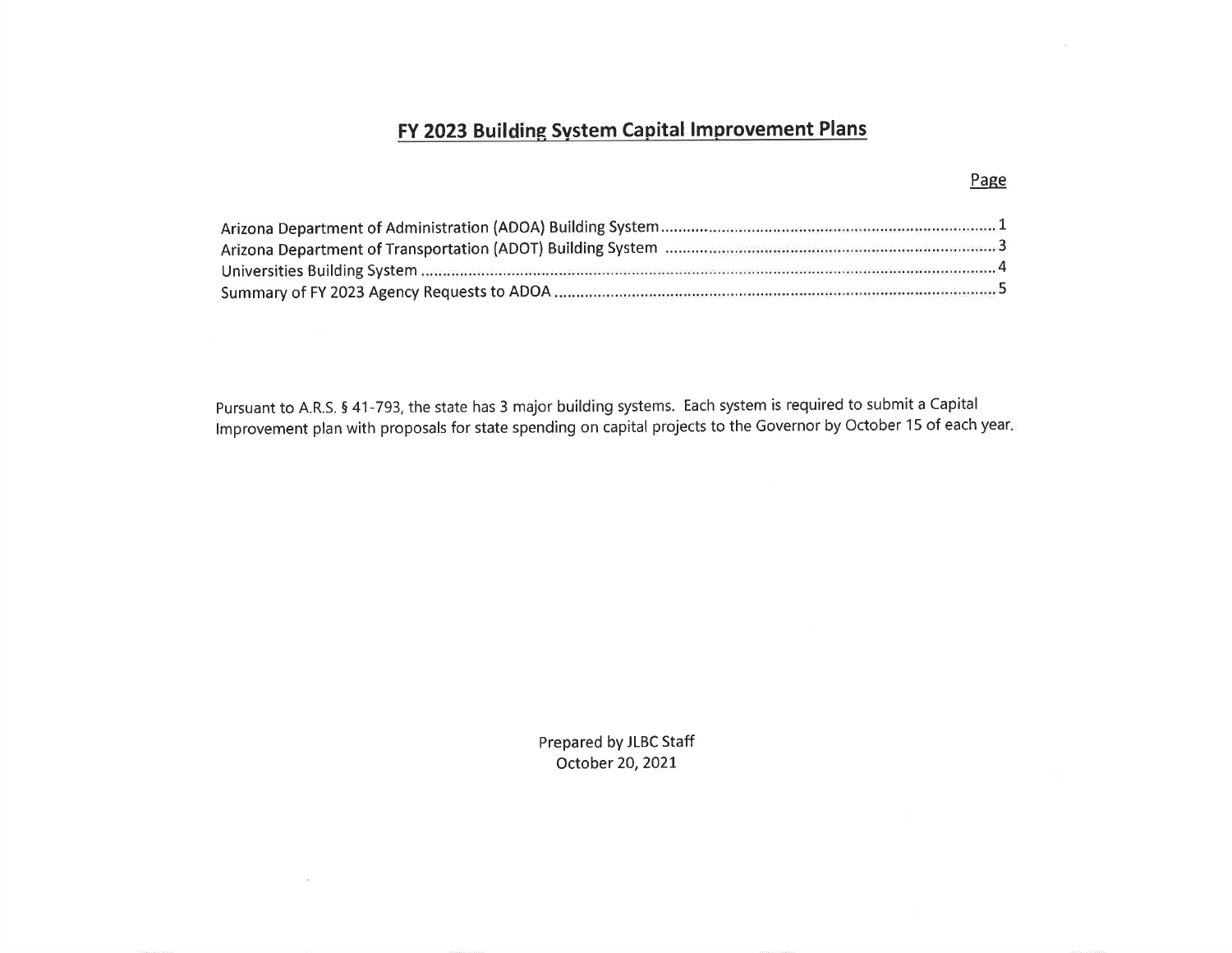## Arizona Department of Administration Building System

|                                                                                                                                                                                                                  | FY 2023     |
|------------------------------------------------------------------------------------------------------------------------------------------------------------------------------------------------------------------|-------------|
|                                                                                                                                                                                                                  | Capital     |
|                                                                                                                                                                                                                  | Request     |
|                                                                                                                                                                                                                  |             |
| Building Renewal <sup>1/</sup>                                                                                                                                                                                   |             |
| (1) Arizona Department of Administration (ADOA)                                                                                                                                                                  | 56,733,300  |
| (2) Department of Corrections (ADC)                                                                                                                                                                              | 32,600,700  |
| (3) Game and Fish Department (AGFD)                                                                                                                                                                              | 1,459,600   |
| (4) Arizona State Lottery Commission                                                                                                                                                                             | 176,400     |
| <b>Building Renewal Subtotal</b>                                                                                                                                                                                 | 90,970,000  |
|                                                                                                                                                                                                                  |             |
| Capital Projects Subtotal <sup>2/3/</sup>                                                                                                                                                                        |             |
| (1) ADOA Renovate 1616 W Adams: Renovate the Land Department building (90,000 square feet). ADOA plans to sell                                                                                                   | 18,500,000  |
| buildings at 519 Beale in Kingman and 1919 W. Jefferson (Records Management Center) in Phoenix to subsidize the<br>renovation costs.                                                                             |             |
| (2) ADOA Building Demolition: Demolish 1818 W Adams (DHS - Vital Records), 1850 W Jackson (ADOA Warehouse), and                                                                                                  | 1,200,000   |
| 1720 W Madison (DES Datacenter).                                                                                                                                                                                 |             |
| (3) ADC Fire System Upgrades (Lewis): Replace fire alarm and suppression systems.                                                                                                                                | 14,350,000  |
| (4) ADC Refurbish cell doors, locks, and control systems (Eyman, Tucson, Perryville): Replace doors, door systems,                                                                                               | 3,650,000   |
| internal mechanisms and components.                                                                                                                                                                              |             |
| (5) ASDB Food Service Equipment Replacement: Replace food service equipment at Arizona School for the Deaf and the                                                                                               | 350,000     |
| Blind (ASDB) Phoenix and Tucson campuses.                                                                                                                                                                        | 420,000     |
| (6) ASDB Security Upgrades: Replace mechanical locks with electronic locks on the 55 acre Tucson campus.                                                                                                         |             |
| (7) ASDB Sewer Line Replacement: Replace sewer line and valves serving 26 buildings on the Tucson campus.                                                                                                        | 1,300,000   |
| (8) DHS State Hospital Surveillance System Replacement - Replace recording equipment, integrate new system across all                                                                                            | 9,021,000   |
| units, and increase storage capacity for video footage at the Department of Health Services (DHS) State Hospital Campus.                                                                                         | 2,200,000   |
| (9) Judiciary HVAC Repairs - Replace air handlers and environmental controls at the Supreme Court                                                                                                                |             |
| (10) Judiciary Sewer Replacement - Complete repairs to sewage system at the Supreme Court                                                                                                                        | 1,000,000   |
| (11) DPS South Mountain District Office: Purchase a 7-acre site and construct a 7,000 square foot office near the Loop                                                                                           | 8,200,000   |
| 202 South Mountain freeway extension, west of I-10 between 24th street and 17th avenue.<br>(12) DPS Remote Housing Units and Offices: Replace remote officer housing units (Quartzsite, Sanders, and Gila Bend.) | 6,000,000   |
| and remote offices (Needle Mountain, Kayenta, Sanders, and Wickenburg.)                                                                                                                                          |             |
| Capital Projects Subtotal                                                                                                                                                                                        | 66,191,000  |
|                                                                                                                                                                                                                  |             |
| Total FY 2022 Capital Improvement Request                                                                                                                                                                        | 157,161,000 |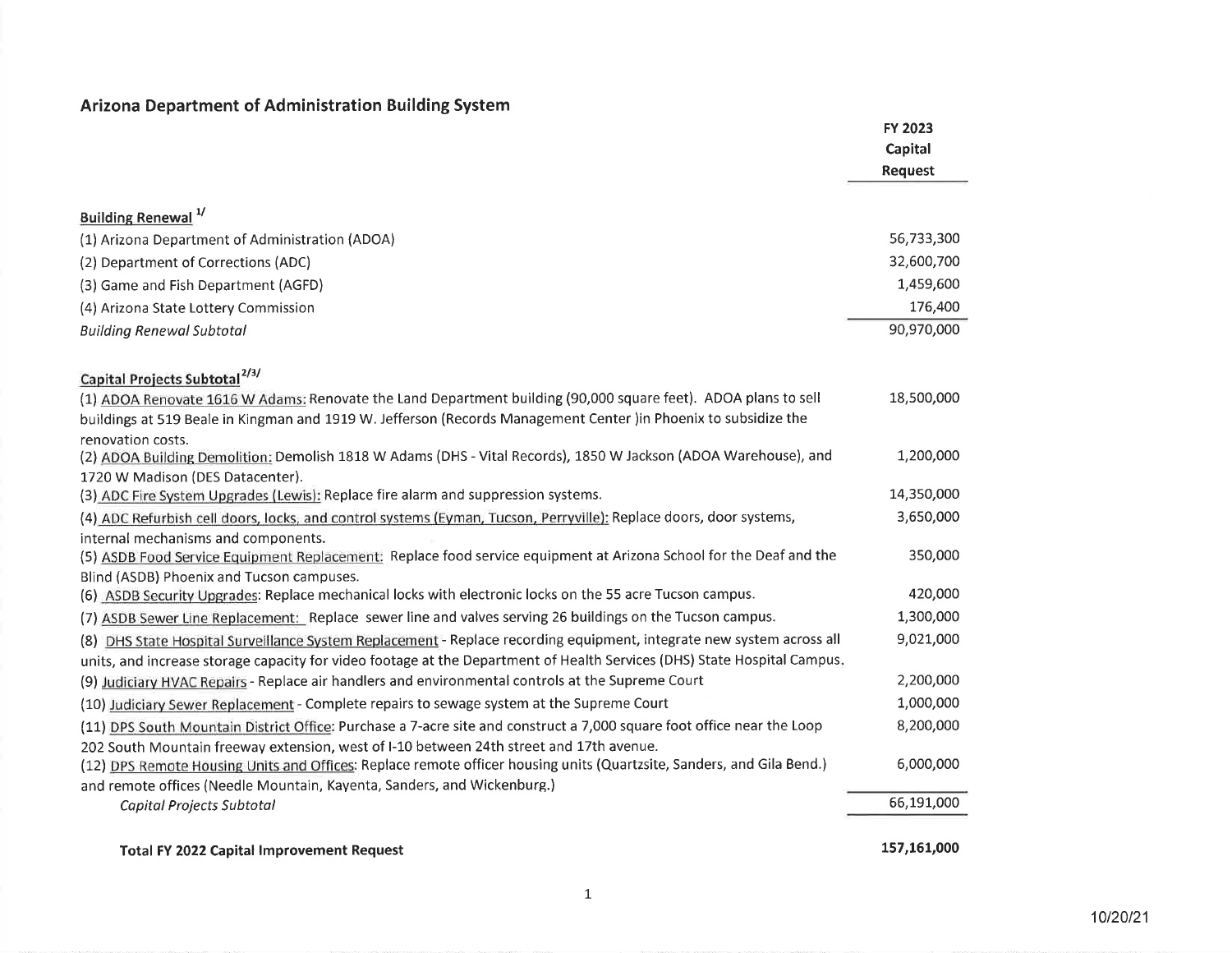1/ ADOA proposes funding 100% of the FY 2023 Building Renewal Formula.

2/ Projects are listed alphabetically by agency.

3/ ADOA requests appropriations from the General Fund for FY 2023 capital projects.

 $\sim$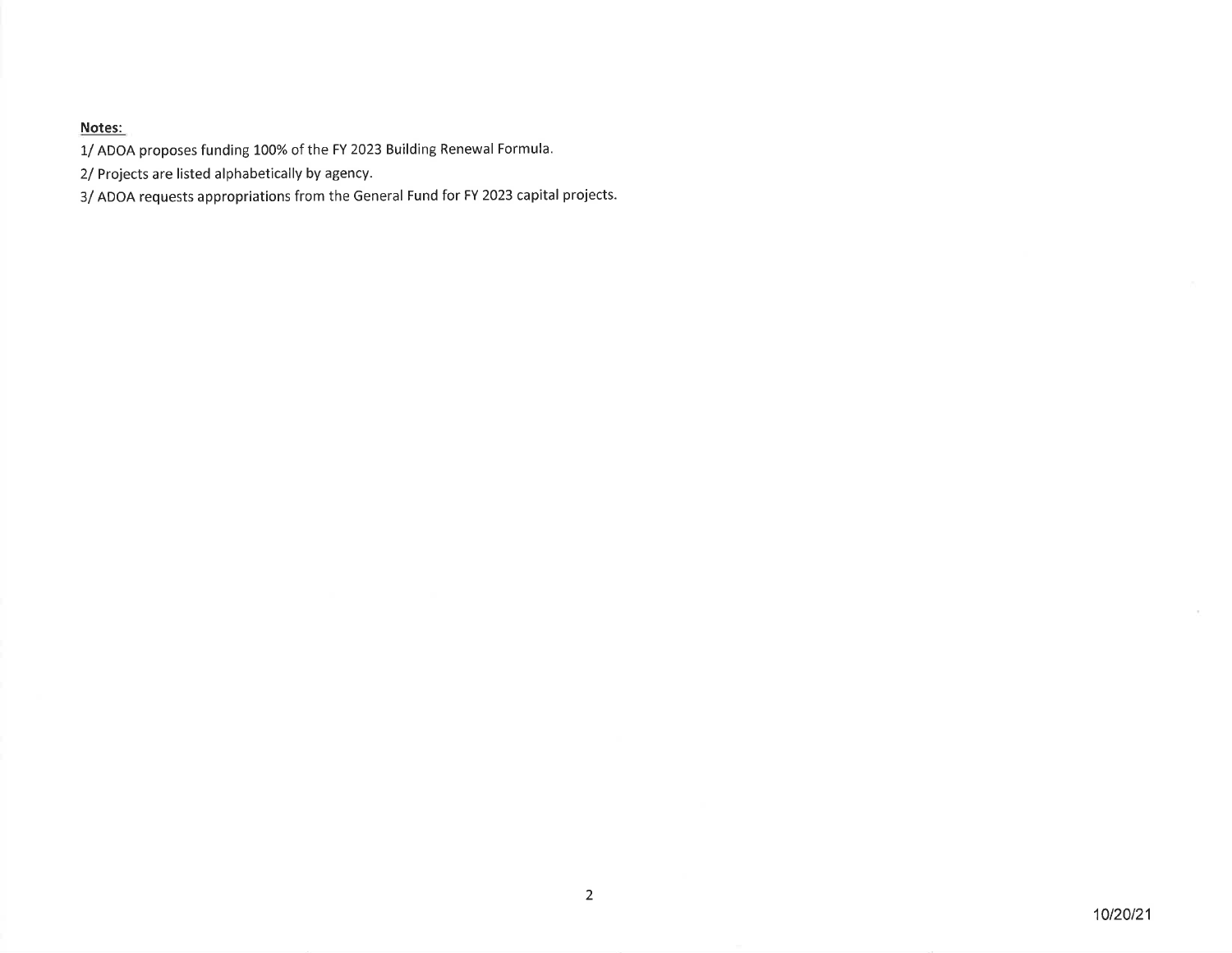| Arizona Department of Transportation Building System 1/ |  |  |  |
|---------------------------------------------------------|--|--|--|
|---------------------------------------------------------|--|--|--|

|                                                                                                                  | FY 2023       |
|------------------------------------------------------------------------------------------------------------------|---------------|
|                                                                                                                  | Capital       |
|                                                                                                                  | Request       |
| <b>Building Renewal</b>                                                                                          |               |
| (1) Fire Life Safety - \$500,000 State Highway Fund and \$10,000 State Aviation Fund                             | \$<br>510,000 |
| (2) Roofs - \$1,300,000 State Highway Fund and \$10,000 State Aviation Fund                                      | 1,310,000     |
| (3) Exterior Building Finishes - \$1,813,900 State Highway Fund and \$50,000 State Aviation Fund                 | 1,863,900     |
| (4) Major Building Systems - \$3,800,000 State Highway Fund and \$59,800 State Aviation Fund                     | 3,859,800     |
| (5) Interior Building Finishes - \$1,500,000 State Highway Fund and \$30,000 State Aviation Fund                 | 1,530,000     |
| (6) Major Renovation - \$6,125,500 State Highway Fund and \$273,000 State Aviation Fund                          | 6,398,500     |
| (7) ADA Accessibility - \$100,000 State Highway Fund and \$3,000 State Aviation Fund                             | 103,000       |
| (8) Infrastructure - \$3,000,000 State Highway Fund and \$32,000 State Aviation Fund                             | 3,032,000     |
| <b>Building Renewal Subtotal</b>                                                                                 | 18,607,200    |
| Capital Projects 2/                                                                                              |               |
| (1) Renovate 206 Annex Building: Renovate the 38,000 square foot, 3-story annex office building located at 206   | 7,000,000     |
| South 17th Avenue.                                                                                               |               |
| (2) Tucson Signals, Signing, and Striping Building: The project constructs a 4,000 square foot signal equipment  | 1,989,000     |
| repair shop in Tucson by renovating an existing ADOT warehouse facility.                                         |               |
| (3) Statewide Vehicle Fuel Facility Replacement: The project replaces vehicle fueling facilities at 4 locations: | 2,640,000     |
| Tucson, St. David, Willcox, and Three Points.                                                                    |               |
| (3) Statewide De-Icer Storage Buildings: The project constructs a new 1,800 square foot de-icer material storage | 900,000       |
| building in Superior.                                                                                            |               |
| Capital Projects Subtotal                                                                                        | 12,529,000    |
| <b>Total FY 2023 Capital Improvement Request</b>                                                                 | 31,136,200    |

1/ ADOT Building System does not include highway projects.

2/ ADOT proposes capital projects be funded from the State Highway Fund.

 $\sim$ 

 $\overline{\mathcal{F}}$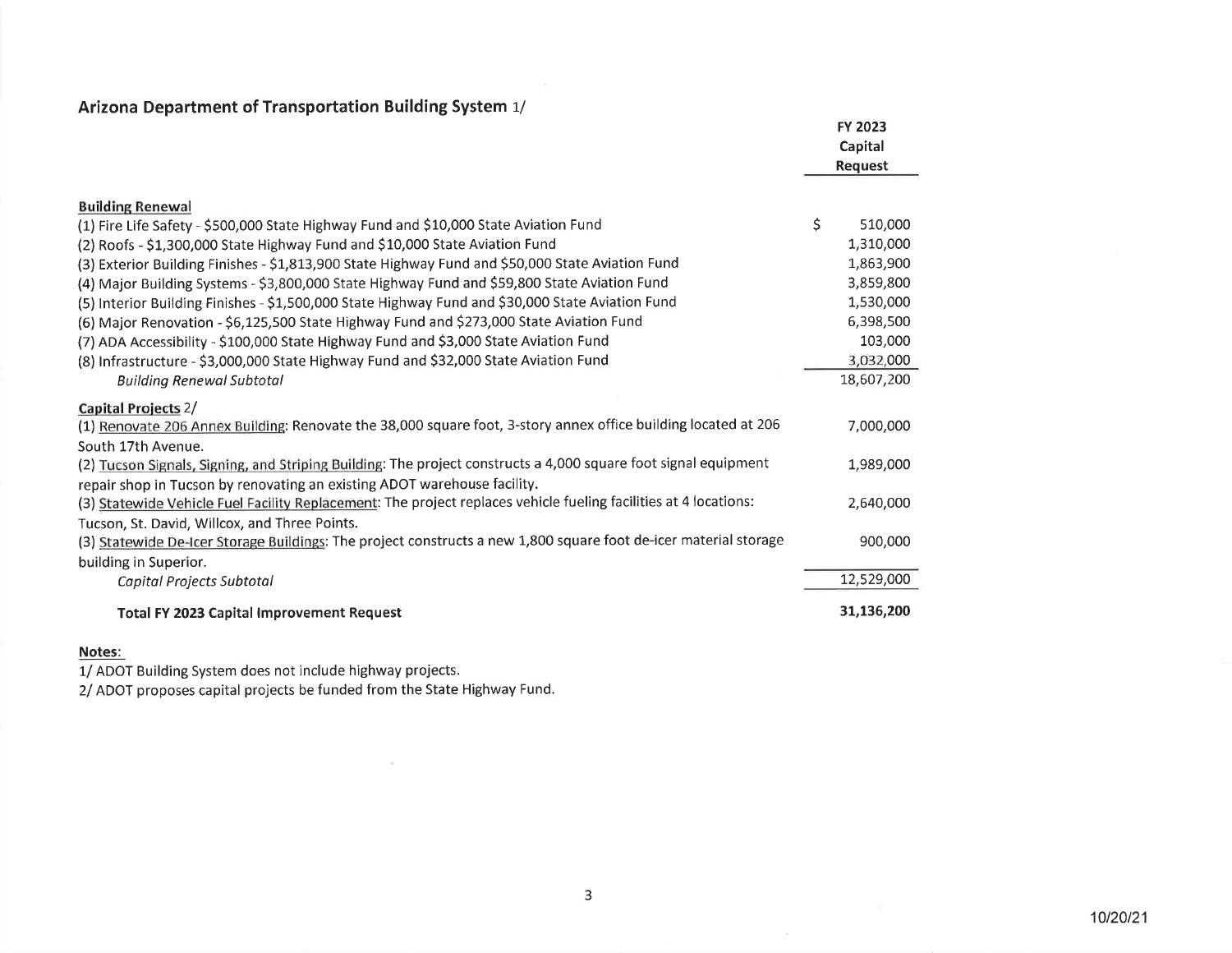### Universities Building System

|                                                                                                                        | <b>FY 2023</b>           |
|------------------------------------------------------------------------------------------------------------------------|--------------------------|
|                                                                                                                        | Projects $1$             |
| (1) ASU Tempe Classroom Office Building - new instructional and office space to replace Wilson Hall and upgrades       | 107,100,000 $^{2/}$      |
| to underground utility tunnel network. Funded by system revenue bonds.                                                 |                          |
| (2) ASU Building Infrastructure - upgrades to life safety, mechanical, utility distribution, and other campus building | 20,000,000 <sup>2/</sup> |
| systems. Funded by system revenue bonds.                                                                               |                          |
| (3) ASU Classroom Renovations - classroom reconfiguration/renovations and building component upgrades.                 | 15,000,000 <sup>2/</sup> |
| Funded by system revenue bonds.                                                                                        |                          |
| (4) ASU Research Laboratory Renovations - lab renovations, infrastructure and technology upgrades. Funded by           | 20,000,000 <sup>2/</sup> |
| system revenue bonds.                                                                                                  |                          |
| (5) ASU IT Infrastructure Improvements - technology upgrades for campus networked services. Funded by system           | 36,810,000 <sup>2/</sup> |
| revenue bonds.                                                                                                         |                          |
| (6) ASU Mill Avenue Parking Structure - new parking structure to support Tempe campus activities, Omni Hotel           | 42,000,000               |
| and Conference Center, and future site development. Funded by system revenue bonds.                                    |                          |
| (7) ASU Central Utility Plant - construction of new chiller-heater plant on the Polytechnic/East campus. Funded by     | 18,000,000               |
| system revenue bonds.                                                                                                  |                          |
|                                                                                                                        | 150,000,000              |
| (8) ASU East Classroom/Office/Research Building - new instructional and office space for manufacturing systems         |                          |
| and networks programs. Funded by system revenue bonds and lottery/SPEED bonds.                                         |                          |
|                                                                                                                        | 45,000,000               |
| (9) UA Arizona Public Media Facility - new building to house Arizona Public Media programs. Funded by gifts.           |                          |
| Total FY 2023 Capital Improvement Plan                                                                                 | \$453,910,000            |
|                                                                                                                        |                          |
| Notes:                                                                                                                 |                          |

1/ While ADOA and ADOT ClPs include funding requests to the Governor, the University ClPs instead outline

planned projects without requiring additional appropriations.

2/ These projects received a favorable review in the October 5, 2021 JCCR meeting.

 $\sim$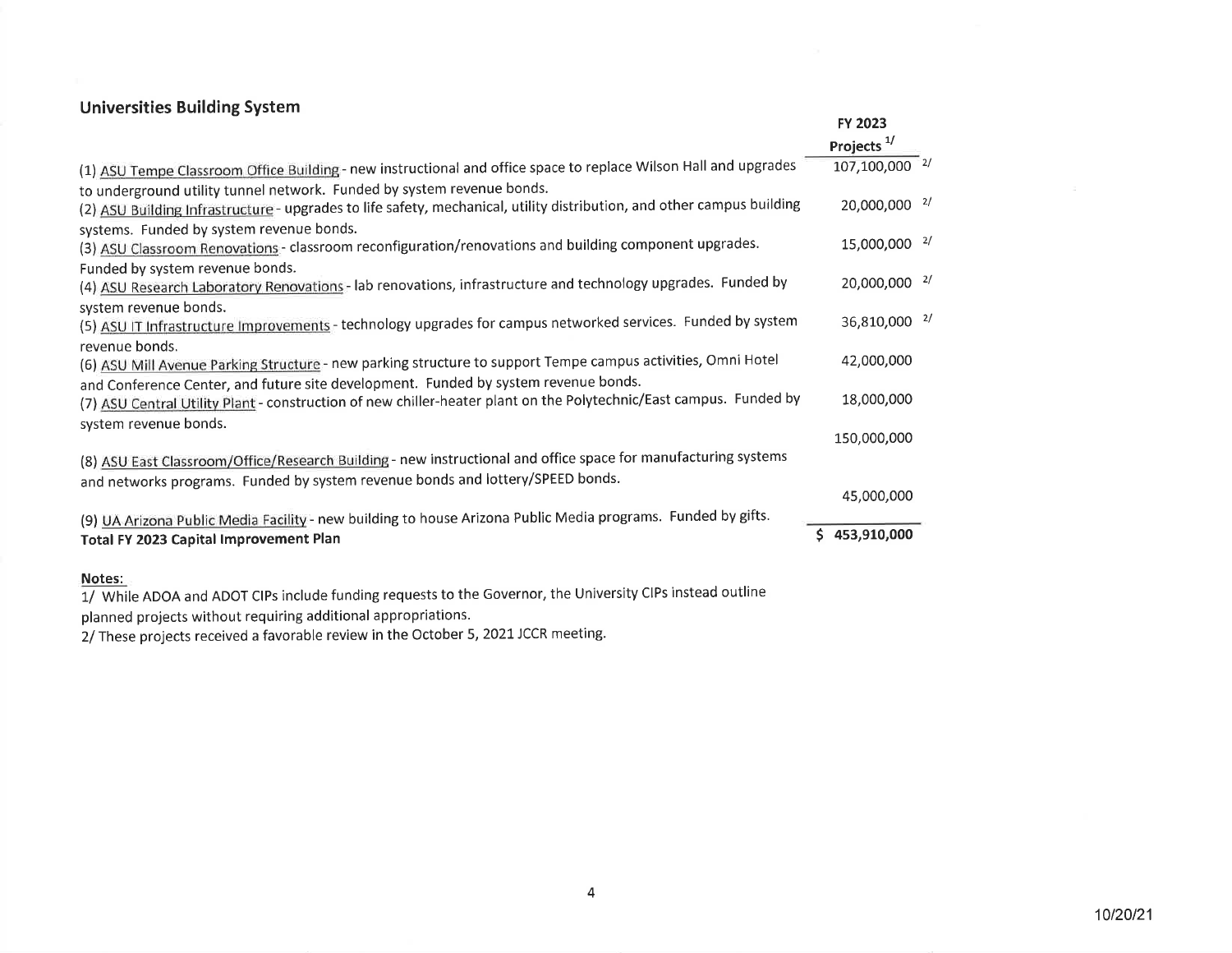# Summary of FY 2023 Agency Capital Requests to ADOA

 $\sim 10$ 

Agencies within the Arizona Department of Administration (ADOA) building system submitted these Capital lmprovement plan (Clp) requests to ADOA in July. ADOA's recommendation on these requests is contained in the ADOA Capital Improvement Plan which is published on October 15 pursuant to A.R.S. § 41-793.

 $\sim$ 

#### Page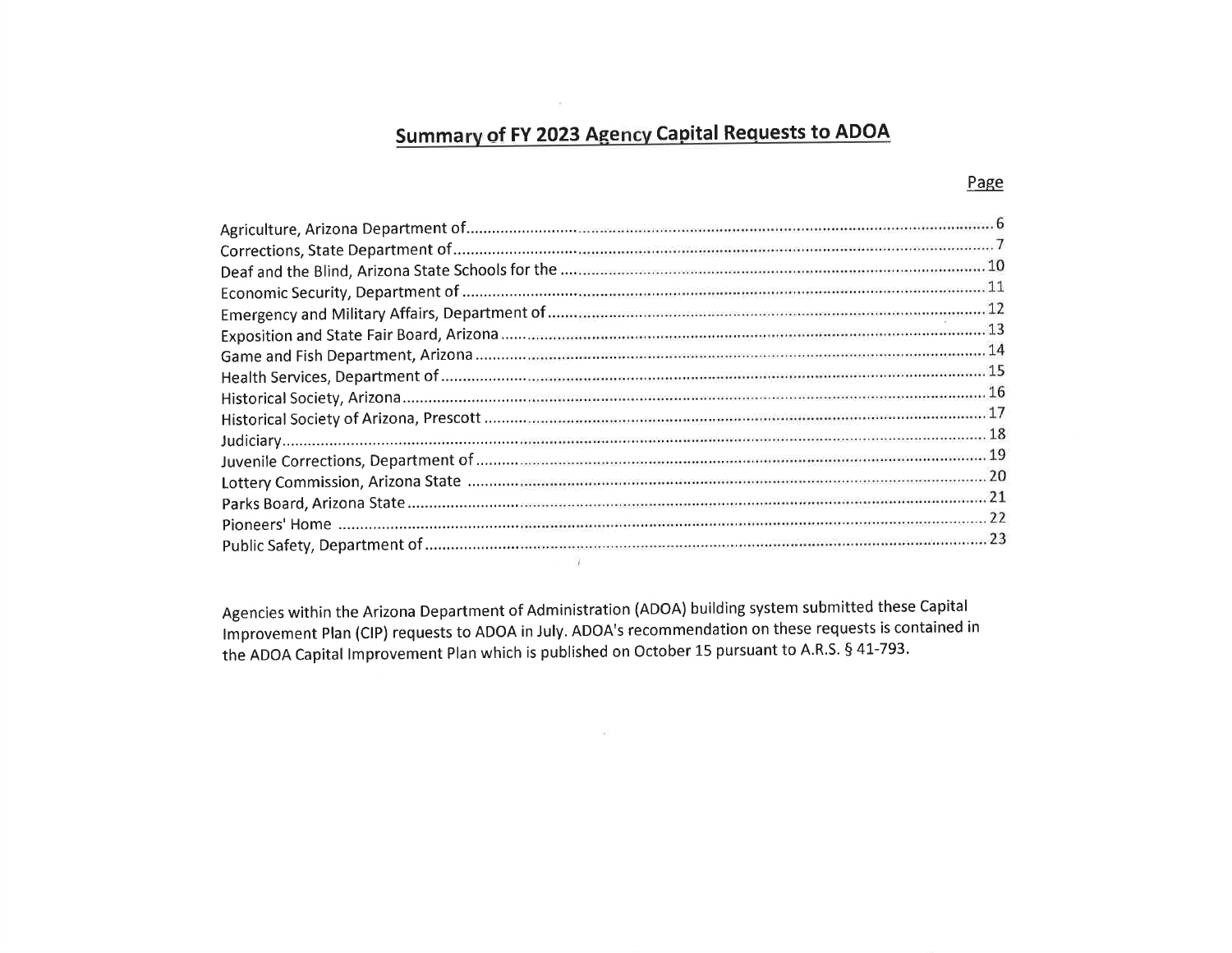## **Arizona Department of Agriculture**

|                                                                           | <b>FY 2023</b> |
|---------------------------------------------------------------------------|----------------|
|                                                                           | Capital        |
|                                                                           | <b>Request</b> |
|                                                                           |                |
| <b>Building Renewal</b>                                                   |                |
| Aggregate of Projects under \$250,000 by type                             |                |
| Fire and Life Safety                                                      | 0              |
| Shell (Exterior Wall & Roofing)                                           | 15,800         |
| Major Building (HVAC, Elevators)                                          | 16,800         |
| Other (Infrastructure, Parking Lots, Interiors, ADA, Energy Conservation) | 19,000         |
| <b>Building Renewal Subtotal</b>                                          | 51,600         |
| <b>Capital Projects</b>                                                   |                |
| $(1)$ None                                                                | 0              |
| <b>Total FY 2023 Capital Improvement Request</b>                          | \$<br>51,600   |
| Notes:                                                                    |                |
|                                                                           |                |

The department did not specify fund source

 $\sim 0.00$  . The  $\sim 0.00$ 

 $\sim 100$  . The second state  $\sim 10^{-10}$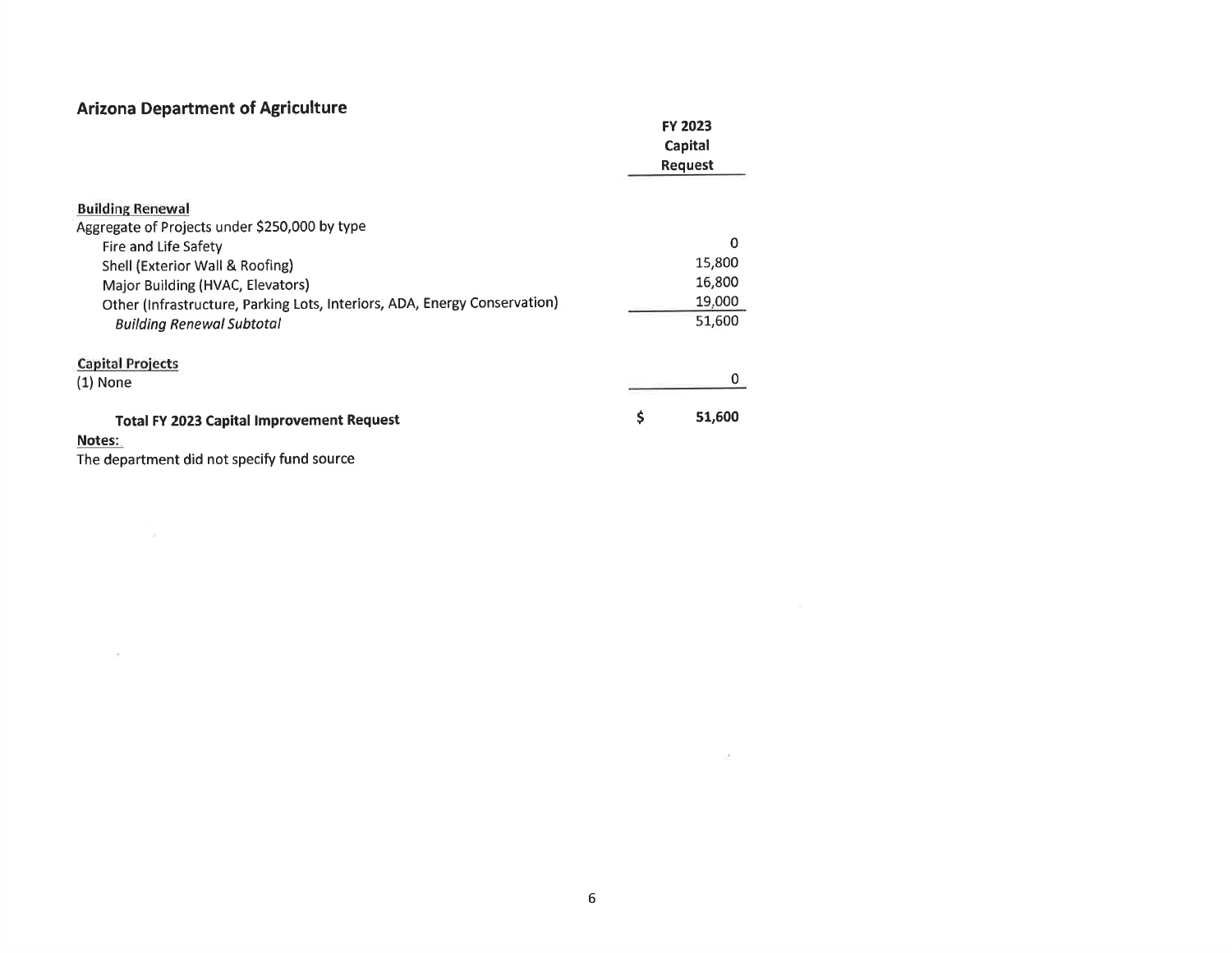## Arizona Department of Corrections

| <b>ATIZURIA DEPARTMENT OF CONTECCIONS</b>                                                                                                                                                              |     | FY 2023<br>Capital<br>Request |
|--------------------------------------------------------------------------------------------------------------------------------------------------------------------------------------------------------|-----|-------------------------------|
| <b>Building Renewal</b><br>(1) Fire systems upgrade in the East Side, Admin and Eagle Point units at ASPC - Lewis<br>(3) Fire systems upgrade at ASPC - Perryville                                     | \$. | 13,748,800<br>15,250,000      |
| (4) Upgrade evaporative cooling to new system at ASPC - Tucson<br>(5) Fire systems upgrade at ASPC - Winslow                                                                                           |     | 12,660,100<br>5,602,500       |
| (6) Fire systems upgrade at ASPC - Yuma (all but Dakota and Cheyenne Detention Units)<br>(10) Upgrade evaporative cooling to new system in the East Side, Admin. and Eagle Point units at ASPC - Lewis |     | 6,850,000<br>15,650,000       |
| (13) Fire systems upgrade at ASPC - Douglas<br>(14) Upgrade evaporative cooling to new system at ASPC - Eyman                                                                                          |     | 8,000,000<br>40,030,000       |
| (25) Upgrade evaporative cooling to new system at ASPC - Perryville<br>(27) Upgrade evaporative cooling to new system at ASPC - Tucson                                                                 |     | 23,030,900<br>31,180,700      |
| (40) Upgrade evaporative cooling to new system in the Kaibab Unit at ASPC - Winslow<br>(41) Upgrade evaporative cooling to new system at ASPC - Yuma (all but Dakota Unit)                             |     | 6,637,900<br>19,771,500       |
| (56) Upgrade evaporative cooling to new system at ASPC - Douglas<br>(71) Upgrade water treatment plant and install RO system at ASPC - Lewis                                                           |     | 13,950,700<br>10,000,000      |
| (82) Upgrade evaporative cooling to new system in the Coronado Unit at ASPC - Winslow<br>(93) Upgrade evaporative cooling to new system at ASPC - Safford                                              |     | 6,637,900<br>13,612,600       |
| Aggregate of Projects under \$5 million by type<br>Fire and Life Safety                                                                                                                                |     | 6,761,800                     |
| Major Building (HVAC, Elevators)<br>Shell (Exterior Wall & Roofing)                                                                                                                                    |     | 9,092,200<br>8,204,300        |
| Other (Infrastructure, Parking Lots, Interiors, ADA, Energy Conservation)<br><b>Building Renewal Subtotal</b>                                                                                          | S.  | 34,243,600<br>300,915,500     |

Capital Proiects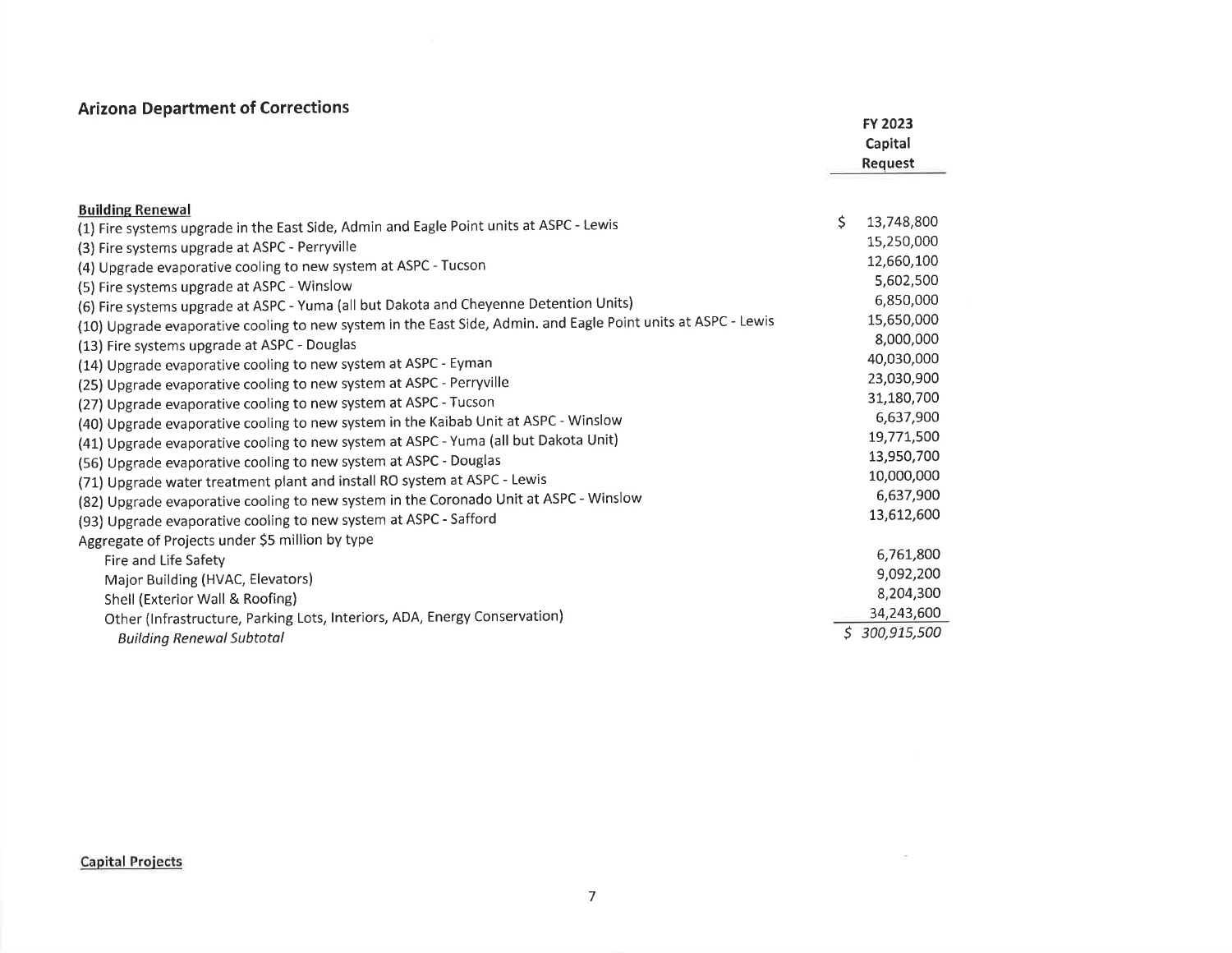| (1) WIFI Infastructure Buildout - ADC reports that all complexes require new infrastrucutre to allow them to utilize | 26,500,000  |
|----------------------------------------------------------------------------------------------------------------------|-------------|
| available technologies.                                                                                              |             |
| (7) Replace existing modular units in the Gila Unit at ASPC - Douglas with engineered buildings - ADC reports that   | 18,450,000  |
| these modular buildings were acquired from a work camp in Montana in 1986.                                           |             |
| (10) Construct new motor pool building - ASPC Yuma                                                                   | 2,225,000   |
| (2) Repair and replace water tower - ASPC Winslow                                                                    | 770,000     |
| (4) Construct medical and dental building inside the Graham Unit - ASPC Safford                                      | 550,000     |
| (3) Install an emergency generator for the wastewater treatment plant - Marana facility.                             | 333,000     |
| Aggregate of Projects under \$250,000                                                                                | 730,000     |
| Capital Projects Subtotal                                                                                            | 49,558,000  |
| <b>Total FY 2023 Capital Improvement Request</b>                                                                     | 350,473,500 |

Please see the attached for a breakout of project costs by prison facility. The department requested General Fund monies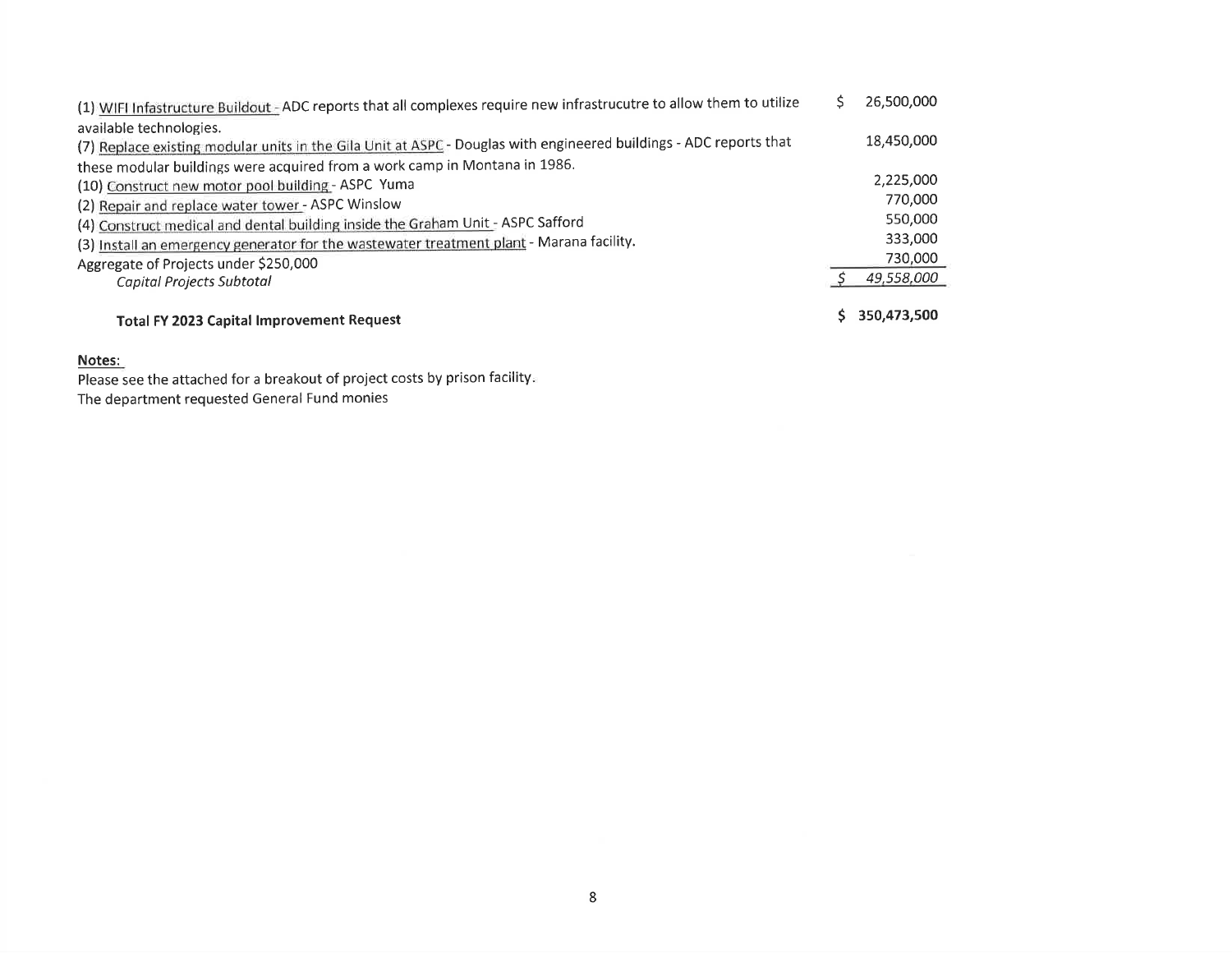| Table 1                                           |                   | Table 3                                |             |
|---------------------------------------------------|-------------------|----------------------------------------|-------------|
| <b>Building Renewal Project Costs by Location</b> |                   | <b>Total Project Costs by Location</b> |             |
|                                                   | FY 2023           |                                        | FY 2023     |
| Douglas                                           | \$<br>23,886,700  | \$<br>Statewide                        | 26,500,000  |
| Eyman                                             | 44,283,600        | Douglas                                | 42,336,700  |
| Florence                                          | 4,255,000         | Eyman                                  | 44,283,600  |
| Kingman                                           | 1,800,000         | Florence                               | 4,255,000   |
| Lewis                                             | 50,774,800        | Kingman                                | 1,800,000   |
| Marana                                            | 281,800           | Lewis                                  | 50,774,800  |
| Perryville                                        | 49,340,400        | Marana                                 | 614,800     |
| Phoenix                                           | 1,683,600         | Perryville                             | 49,365,400  |
| Safford                                           | 17,488,000        | Phoenix                                | 1,683,600   |
| Tucson                                            | 50,169,100        | Safford                                | 18,038,000  |
| Winslow                                           | 22,055,700        | Tucson                                 | 50,709,100  |
| Yuma                                              | 29,521,500        | Winslow                                | 22,825,700  |
| <b>COTA</b>                                       | 4,942,800         | Yuma                                   | 31,911,500  |
| <b>MRC</b>                                        | 75,000            | <b>COTA</b>                            | 4,942,800   |
| <b>PRC</b>                                        | 357,500           | <b>MRC</b>                             | 75,000      |
| <b>Building Renewal Total</b>                     | \$<br>300,915,500 | <b>PRC</b>                             | 357,500     |
|                                                   |                   | \$<br><b>Grand Total</b>               | 350,473,500 |

### Table 2

#### Capital Project Costs bY Location

|                      |    | <b>FY 2023</b> |
|----------------------|----|----------------|
| Statewide            | \$ | 26,500,000     |
| Douglas              |    | 18,450,000     |
| Marana               |    | 333,000        |
| Perryville           |    | 25,000         |
| Safford              |    | 550,000        |
| Tucson               |    | 540,000        |
| Winslow              |    | 770,000        |
| Yuma                 |    | 2,390,000      |
| <b>Capital Total</b> | Ś  | 49,558,000     |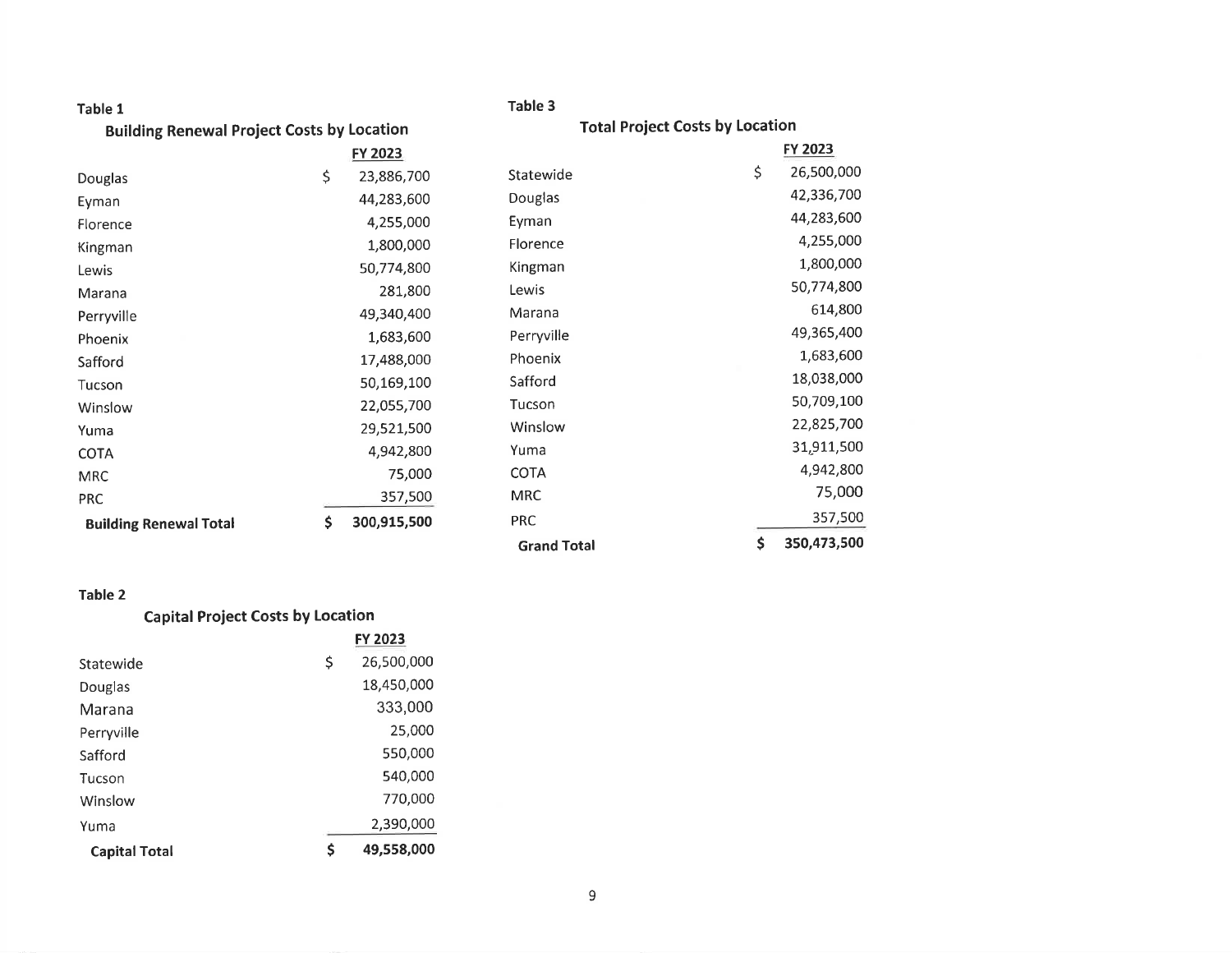## Arizona State Schools for the Deaf and the Blind

| אווגטוום טנםנכ טכווטטוט וטו גווכ טכמו מווא                                                                                                                                                                                  | FY 2023<br>Capital<br><b>Request</b> |
|-----------------------------------------------------------------------------------------------------------------------------------------------------------------------------------------------------------------------------|--------------------------------------|
| <b>Building Renewal</b>                                                                                                                                                                                                     |                                      |
| (1) Phoenix Day School Fire Alarm Control Panel Replacement                                                                                                                                                                 | \$<br>600,000                        |
| (2) Roof Replacements-Tucson and Phoenix                                                                                                                                                                                    | 1,592,500                            |
| (3) HVAC Replacements-Tucson and Phoenix                                                                                                                                                                                    | 1,506,100                            |
| (4) Renovate Two Buildings on Phoenix Campus                                                                                                                                                                                | 650,000                              |
| (5) Sewer Line Replacement-Tucson                                                                                                                                                                                           | 1,248,000                            |
| (6) Elementary School Renovation-Tucson (Windows, Flooring, Painting, Plumbing, Lighting)                                                                                                                                   | 5,280,000                            |
| (7) Middle School Renovation-Tucson (Windows, Flooring, Painting, Plumbing, Lighting)                                                                                                                                       | 6,054,000                            |
| (8) Classroom/Hallway Carpet Replacement                                                                                                                                                                                    | 699,000                              |
| (9) Window Replacements                                                                                                                                                                                                     | 1,530,000                            |
| (10) Recreation Center Renovations - Tucson                                                                                                                                                                                 | 2,450,200                            |
| Aggregate of Projects under \$250,000 by type                                                                                                                                                                               |                                      |
| Fire and Life Safety                                                                                                                                                                                                        | 0                                    |
| Major Building (HVAC, Elevators)                                                                                                                                                                                            | 160,000                              |
| Shell (Exterior Wall & Roofing)                                                                                                                                                                                             | $\Omega$                             |
| 'Other (Infrastructure, Parking Lots, Interiors, ADA, Energy Conservation)                                                                                                                                                  | 506,700                              |
| <b>Building Renewal Subtotal</b>                                                                                                                                                                                            | 22,276,500                           |
| <b>Capital Projects</b><br>(1) Food Service Equipment Replacement: Replace aged food service equipment at Phoenix and Tucson                                                                                                | 350,000                              |
| campuses.<br>(2) Proxy Card Security Upgrades: Proposal would replace mechanical locks with electronic locks on the 55 acre<br>Tucson campus.                                                                               | 420,000                              |
| (3) Classroom Notification Replacement: Replace Classroom bell and two-way speaker system (Phoenix)                                                                                                                         | 96,000                               |
| (4) New Elementary Building-Phoenix: Proposed to construct a new elementary building to house preschool                                                                                                                     | 18,360,000                           |
| through fifth grade children in one place.                                                                                                                                                                                  |                                      |
| (5) New K-12 School -Tucson: Consolidate buildings to house the K-12 program, office space for business services,<br>student resources and support services. Would also include as a new library and food service building. | 27,820,000                           |
| Capital Projects Subtotal                                                                                                                                                                                                   | 47,046,000                           |
| <b>Total FY 2023 Capital Improvement Request</b>                                                                                                                                                                            | \$<br>69,322,500                     |

#### Notes:

ASDB requested General Fund monies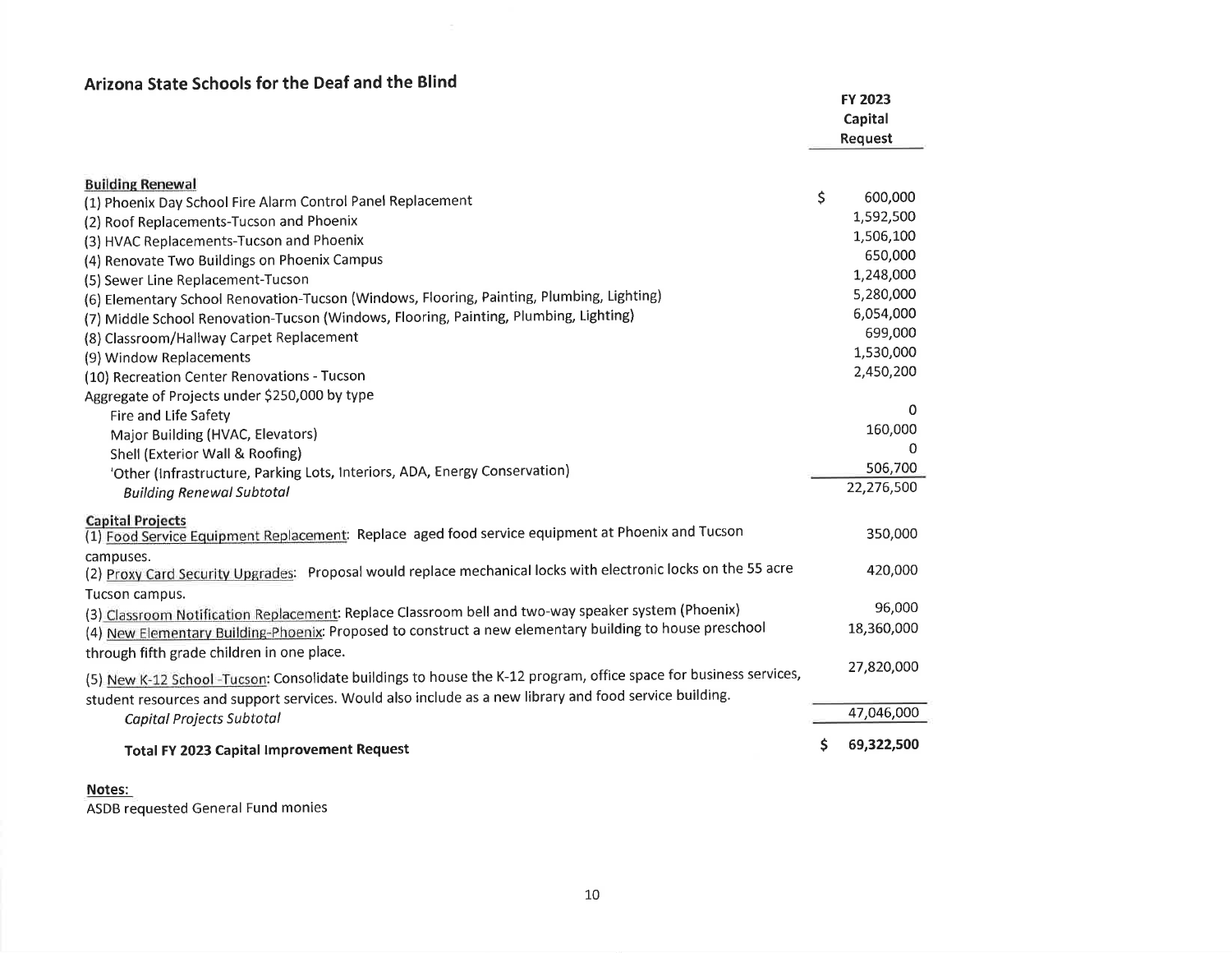#### Department of Economic Security

|                                                                                                                                                                                                                            | FY 2023<br>Capital<br><b>Request</b> |
|----------------------------------------------------------------------------------------------------------------------------------------------------------------------------------------------------------------------------|--------------------------------------|
| <b>Building Renewal</b>                                                                                                                                                                                                    |                                      |
| (1) Replace Electric Wiring in Four Buildings at Coolidge                                                                                                                                                                  | \$<br>1,255,800                      |
| (2) Replace Windows with Insulated Ones in Five Buildings at Coolidge and one at the Yuma facility                                                                                                                         | 461,800                              |
| (3) Reshingle 5 Roofs at Coolidge and 4 Roofs at Other Facilities                                                                                                                                                          | 852,200                              |
| (4) Remodel Main Kitchen at Coolidge                                                                                                                                                                                       | 385,000                              |
| (5) Replace Two 25-Ton Cooling Towers and Piping at South Central                                                                                                                                                          | 310,000                              |
| (6) Replace Existing Mechanical Room Electrical Equipment at the Yuma Facility                                                                                                                                             | 275,000                              |
| (7) Replace Fire Alarm Underground Cabling at Coolidge                                                                                                                                                                     | 257,600                              |
| (8) Parking Lot Replacement at Flagstaff, Sunnyslope, and Chinle                                                                                                                                                           | 608,200                              |
| Aggregate of Projects under \$250,000 by type                                                                                                                                                                              |                                      |
| Fire and Life Safety                                                                                                                                                                                                       | 0                                    |
| Shell (Exterior Wall & Roofing)                                                                                                                                                                                            | 301,200                              |
| Major Building (HVAC, Elevators)                                                                                                                                                                                           | 506,800                              |
| Other (Infrastructure, Parking Lots, Interiors, ADA, Energy Conservation)                                                                                                                                                  | 570,800                              |
| <b>Building Renewal Subtotal</b>                                                                                                                                                                                           | 5,784,400                            |
| <b>Capital Projects</b>                                                                                                                                                                                                    |                                      |
| (1) Sierra Vista Improvement: Remodel interior office space and relocate/enlarge the women's restroom at Sierra<br>Vista. DES states it will decrease lease expenditures.                                                  | 787,500                              |
| (2) Demo Property: Demolish the vacant property at 1720 W. Madison in Phoenix.                                                                                                                                             | 476,100                              |
| (3) Refurbish Well: Renovate a current 250,000 gallon tank and adjacent water well at the Coolidge Campus to<br>bring them up to Arizona Department of Environmental Quality certification standards for domestic water.   | 330,000                              |
| (4) Replace Domestic Waterline: Remove and replace the existing waterline at Coolidge. DES notes that the<br>existing waterline is calcified and rusted, leading to pressure issues and an increased probability of leaks. | 275,000                              |
| (5) Abate Adjacent Property - Phase 1: To clean up 160 acres of land at the Coolidge Campus in order to return the                                                                                                         | 750,000                              |
| land to the state. This request is for phase 1 of the 4 phase project totaling \$3.0 million over 4 years.                                                                                                                 | 2,618,600                            |
| Capital Projects Subtotal                                                                                                                                                                                                  |                                      |
| <b>Total FY 2023 Capital Improvement Request</b><br>Notes:                                                                                                                                                                 | \$<br>8,403,000                      |

Notes:

The department requested General Fund monies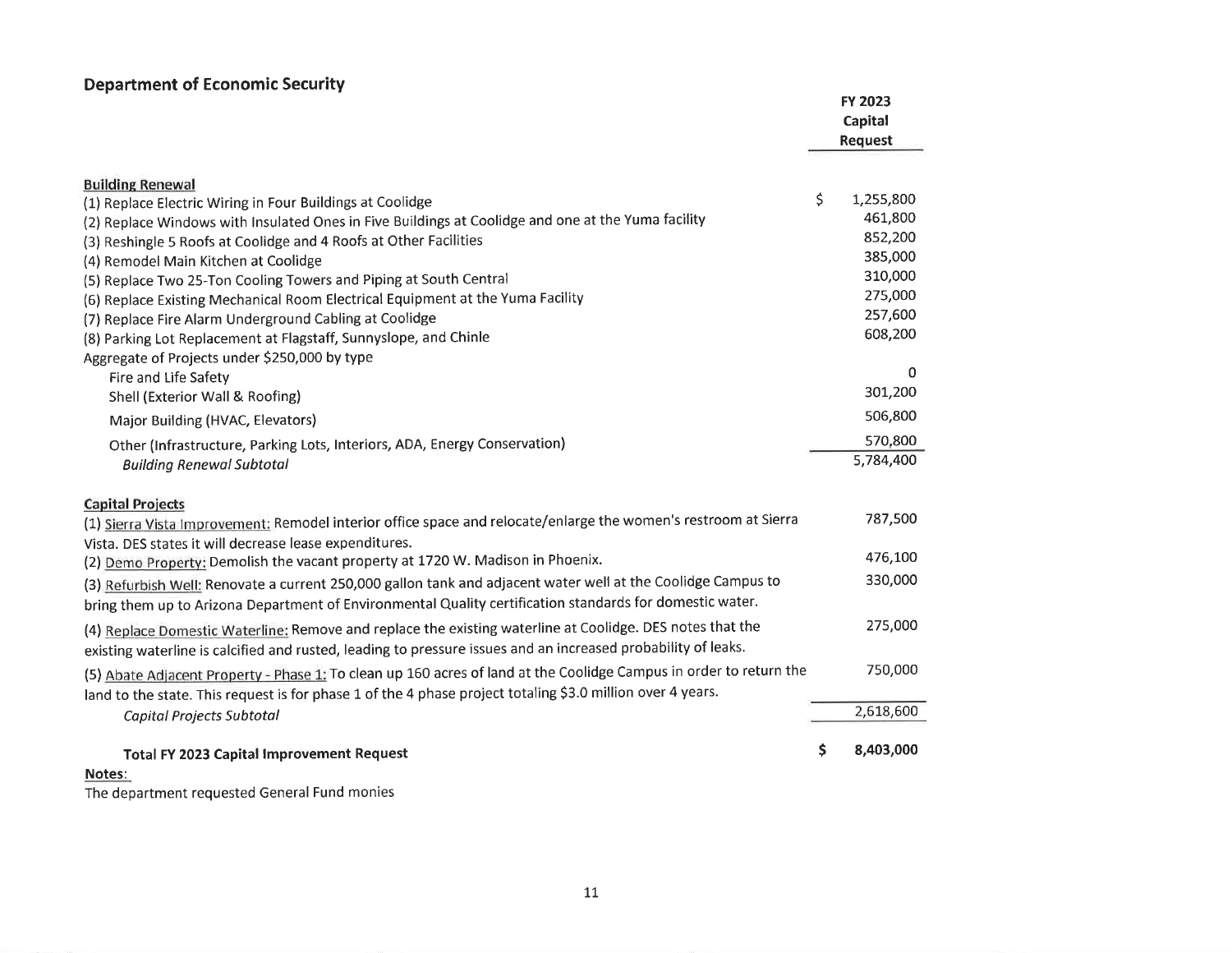## Department of Emergency and Military Affairs

| $\sim$ , and $\sim$ , and $\sim$ , and $\sim$ . The set of $\sim$ , and $\sim$ , and $\sim$ , and $\sim$ , and $\sim$ , and $\sim$ , and $\sim$ |  | <b>FY 2023</b><br>Capital<br><b>Request</b> |  |  |
|-------------------------------------------------------------------------------------------------------------------------------------------------|--|---------------------------------------------|--|--|
| <b>Building Renewal</b><br>(1) Fire Suppression at 6 Readiness Center                                                                           |  | 1,151,100                                   |  |  |
| <b>Capital Projects</b><br>$(1)$ None                                                                                                           |  | 0                                           |  |  |
| <b>Total FY 2023 Capital Improvement Request</b><br>Notes:                                                                                      |  | 1,151,100                                   |  |  |

 $\bar{\gamma}$ 

The amount listed above is the state match, the federal match for the projects are 5O%.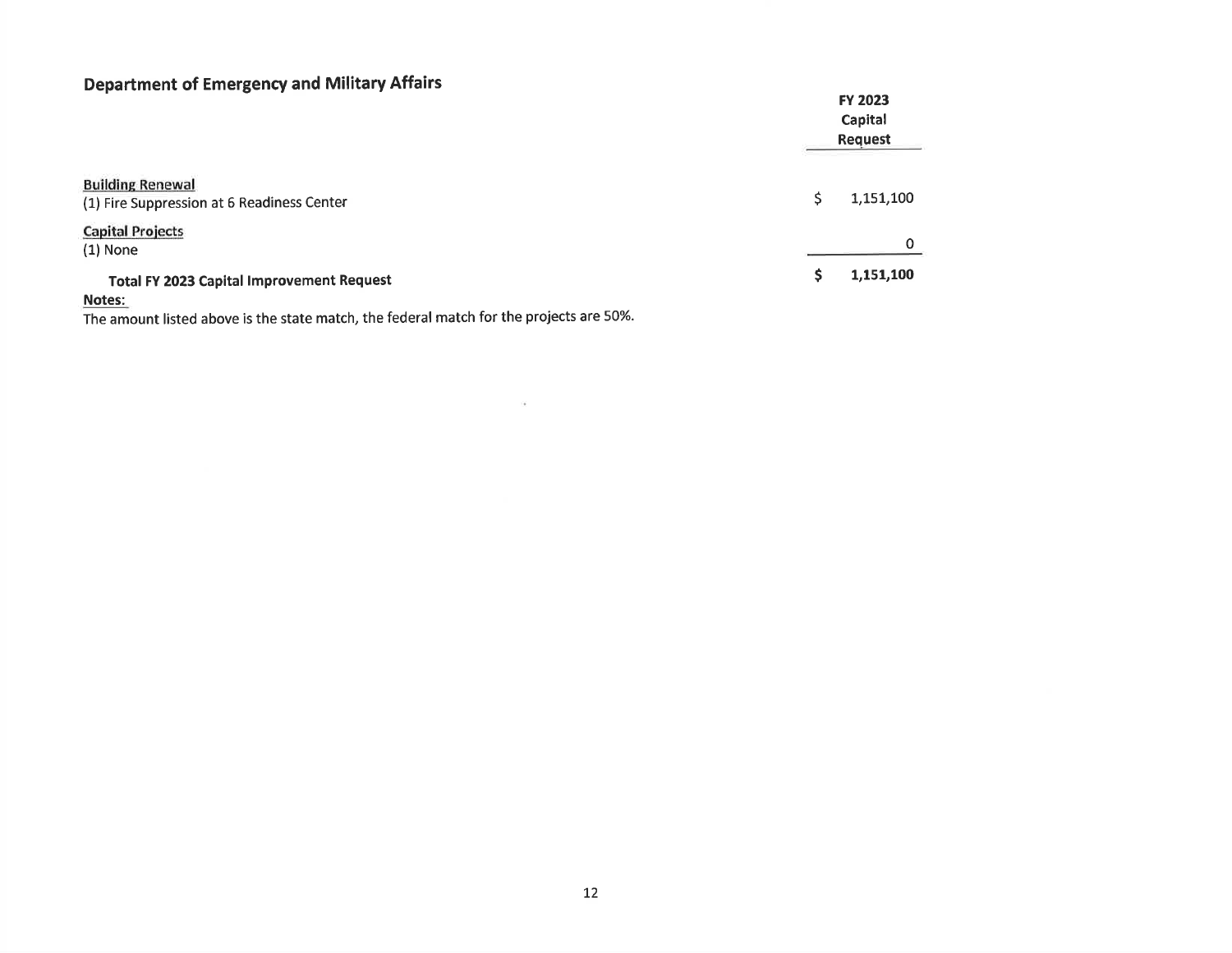## Arizona Exposition and State Fair Board

|                                                                           | <b>FY 2023</b><br>Capital<br><b>Request</b> |            |
|---------------------------------------------------------------------------|---------------------------------------------|------------|
| <b>Building Renewal</b>                                                   |                                             |            |
| (1) Coliseum Building: Fire Alarms, and HVAC                              | \$                                          | 2,650,000  |
| (2) Cattle Barn: Fire Alarms, Switch Gear, Wall Replacement               |                                             | 1,350,000  |
| (3) Grandstand: Structural Repairs, Seating Replacement                   |                                             | 2,250,000  |
| (4) Repair and maintenance on loading ramp                                |                                             | 400,000    |
| (5) North and South Hall: Sewer Pipe Replacement, Air Handler Replacement |                                             | 1,000,000  |
| (6) Exhibit Building: HVAC, Wall Treatment                                |                                             | 900,000    |
| (7) Repair and maintenance of north, south, and 20th Ave parking lots     |                                             | 6,300,000  |
| (8) Marquee refurbish                                                     |                                             | 350,000    |
| (9) Replace 950 feet of corrugated metal fence along 19th Ave             |                                             | 500,000    |
| (10) Restroom remodel                                                     |                                             | 300,000    |
| Aggregate of Projects under \$250,000 by type                             |                                             |            |
| Fire and Life Safety                                                      |                                             | 385,000    |
| Shell (Exterior Wall & Roofing)                                           |                                             | 1,840,000  |
| Major Building (HVAC, Elevators)                                          |                                             | 805,000    |
| Other (Infrastructure, Parking Lots, Interiors, ADA, Energy Conservation) |                                             | 4,784,500  |
| <b>Building Renewal Subtotal</b>                                          |                                             | 23,814,500 |
| <b>Capital Projects</b>                                                   |                                             |            |
| $(1)$ None                                                                |                                             | 0          |
| <b>Total FY 2023 Capital Improvement Request</b>                          | \$                                          | 23,814,500 |
| Notes:                                                                    |                                             |            |

The department did not specify fund source

**B** 2007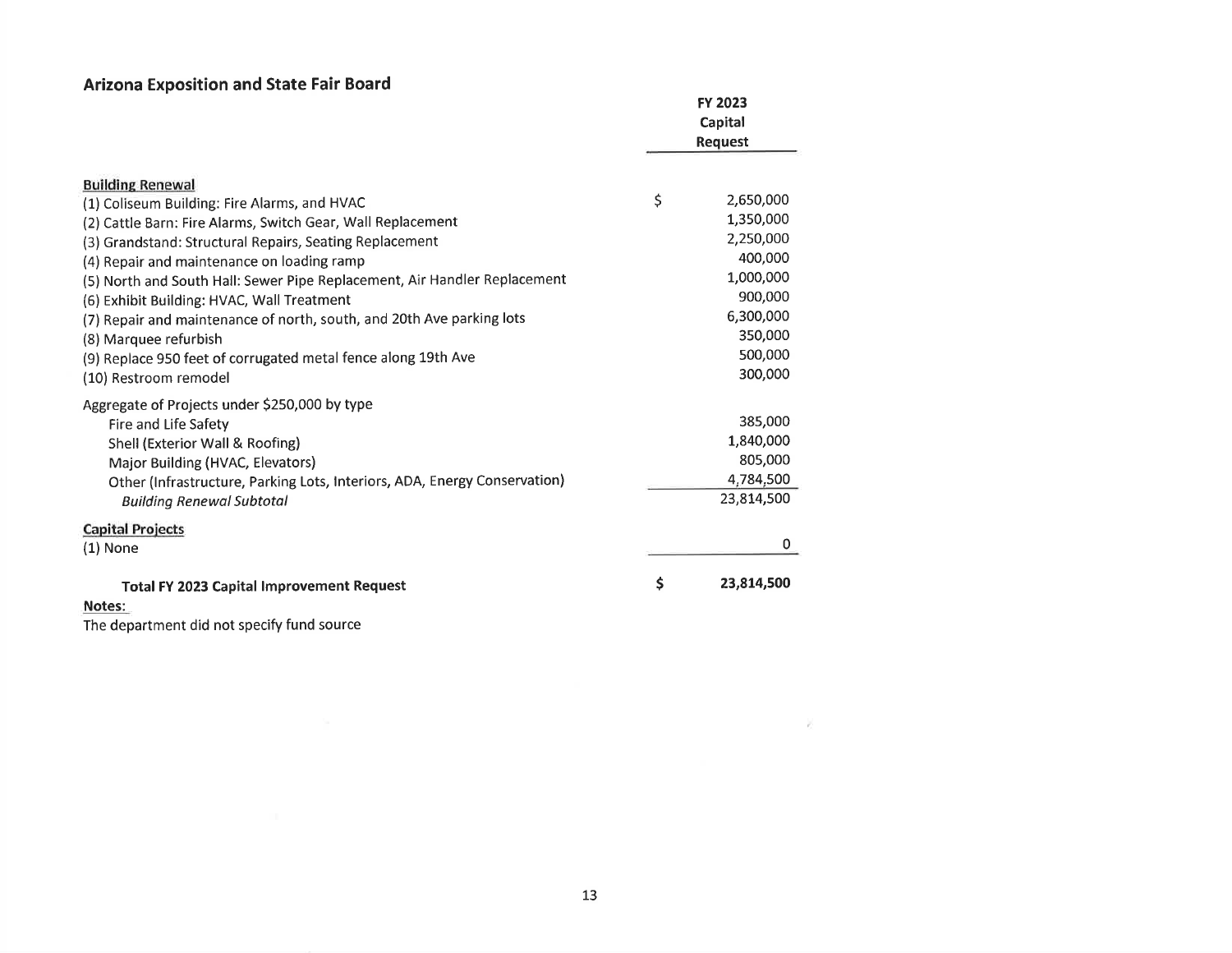| <b>Game and Fish Department</b>                                                                                                                                                                                                                                                                                 |             |
|-----------------------------------------------------------------------------------------------------------------------------------------------------------------------------------------------------------------------------------------------------------------------------------------------------------------|-------------|
|                                                                                                                                                                                                                                                                                                                 | FY 2023     |
|                                                                                                                                                                                                                                                                                                                 | Capital     |
|                                                                                                                                                                                                                                                                                                                 | Request     |
|                                                                                                                                                                                                                                                                                                                 |             |
| <b>Building Renewal</b>                                                                                                                                                                                                                                                                                         |             |
| (1) No Specific Building Renewal Projects listed. Request 100% of funding formula.                                                                                                                                                                                                                              | 1,276,600   |
| <b>Building Renewal Subtotal</b>                                                                                                                                                                                                                                                                                | 1,276,600   |
| <b>Capital Projects</b><br>(1) Capital Projects: The requested \$450,000 funds two infrastructure projects. The first<br>project, totaling \$150,000, will be used for dam maintenance and repair. The funds will go<br>towards the dam priorities determined by ADWR inspections. The second project, totaling | 450,000     |
| \$300,000, will be used for restoration or enhancement activities in wildlife areas that are<br>not eligible for building renewal funds.                                                                                                                                                                        |             |
| Capital Projects Subtotal                                                                                                                                                                                                                                                                                       | 450,000     |
| <b>Total FY 2023 Capital Improvement Request</b>                                                                                                                                                                                                                                                                | \$1,726,600 |

The capital improvement projects will be funded from the Capital lmprovement Fund and the building renewal projects will be funded out of the Game and Fish Fund

 $\sim$   $\alpha$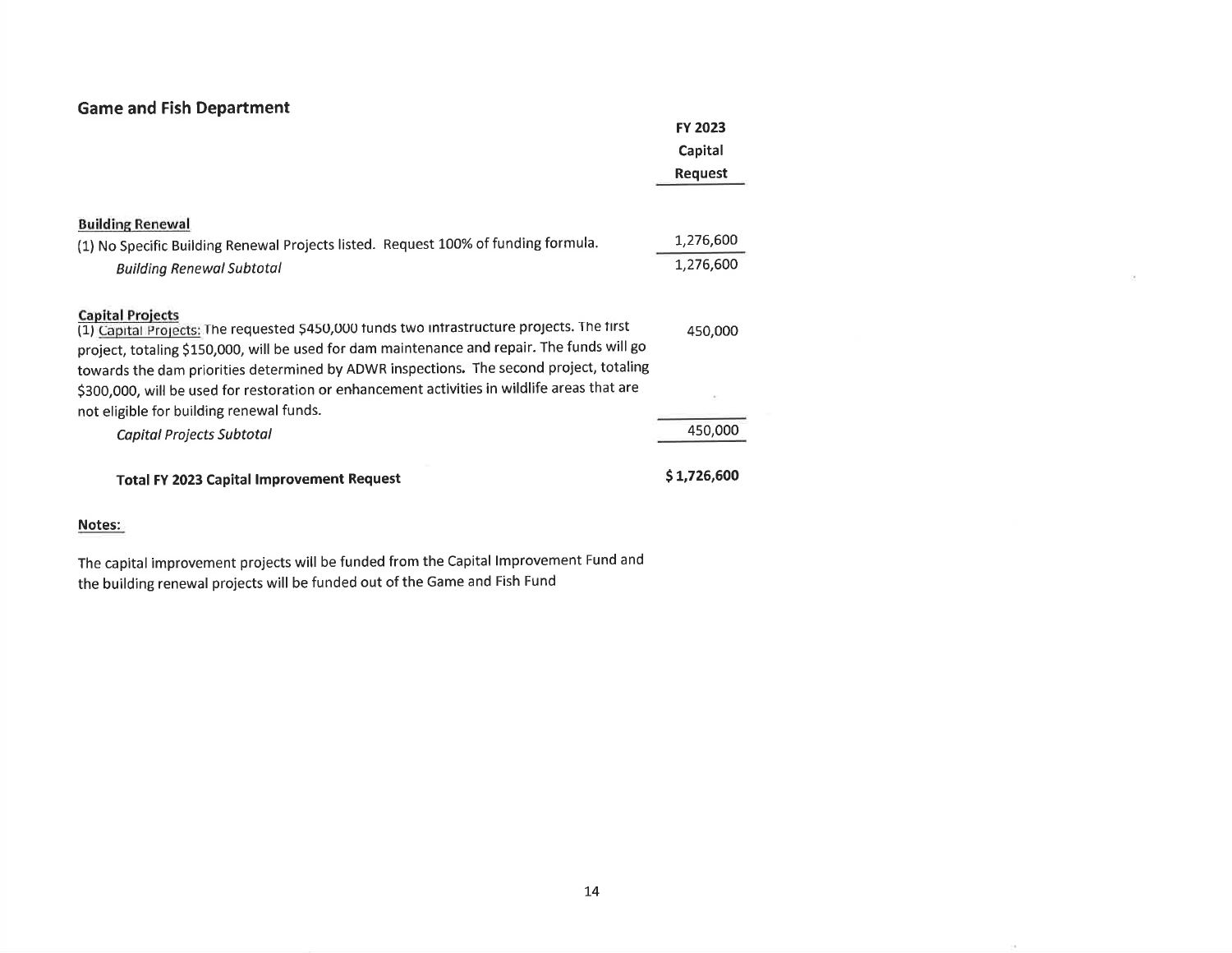## Department of Health Services

| Department or meann berview                                                                                     |    | FY 2023<br>Capital<br>Request |
|-----------------------------------------------------------------------------------------------------------------|----|-------------------------------|
| <b>Building Renewal</b>                                                                                         |    |                               |
| (1) Roof Restoration at State Hospital (multiple buildings)                                                     | \$ | 670,000                       |
| (2) Air Handler Replacements at State Hospital (Agave/Indigo buildings)                                         |    | 500,000                       |
| (3) Air Control Upgrades at State Hospital (multiple buildings)                                                 |    | 400.000                       |
| Aggregate of Projects under \$250,000 by type                                                                   |    |                               |
| Fire and Life Safety                                                                                            |    | 50,000                        |
| Major Building                                                                                                  |    | 298,500                       |
| Shell                                                                                                           |    | $^{\rm o}$                    |
| Other (Infrastructure, Interiors, Energy Conservation)                                                          |    |                               |
| <b>Building Renewal Subtotal</b>                                                                                |    | 1,918,500                     |
| <b>Capital Projects</b>                                                                                         |    |                               |
| (1) State Hospital Surveillance System Replacement - replace obsolete recording equipment, integrate new system |    | 5,000,000                     |
| across all units, and increase storage capacity for video footage.                                              |    |                               |
| (2) Fire Systems Backflow Valve Replacement at State Hospital - replace backflow device that does not meet      |    | 60,000                        |
| current city code requirements (may be funded by building demolition contingency funds).                        |    |                               |
| (3) Water Pump Replacements at State Hospital - purchases materials to replace heated and chilled water pumps   |    | 125,000                       |
| that are beyond expected life.                                                                                  |    |                               |
| (4) Underground Water Valve Replacements at State Hospital - replace failing water shut-off valves to prevent   |    | 200,000                       |
| water service disruptions during underground water line repairs.                                                |    |                               |
| (5) Secondary Generator Connection at State Hospital - add a secondary tie-in for the civil campus emergency    |    | 204,000                       |
| generator to provide power if primary generator fails to engage.                                                |    |                               |
| Capital Projects Subtotal                                                                                       |    | 5,589,000                     |
| <b>Total FY 2023 Capital Improvement Request</b>                                                                | S  | 7,507,500                     |

#### Notes:

DHS requested General Fund monies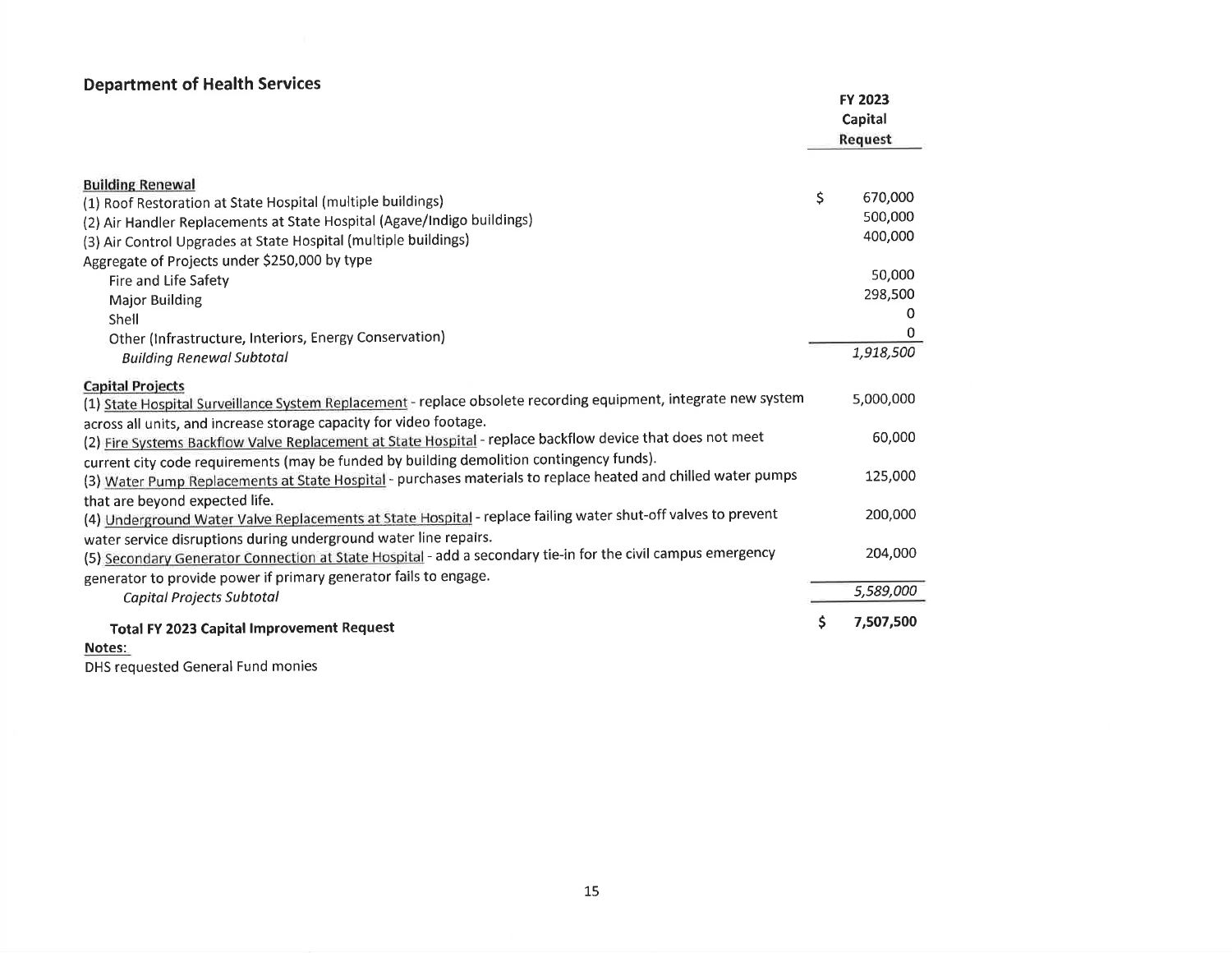## **Arizona Historical Society**

|                                                                                                                                                                                                                                                      | <b>FY 2023</b><br>Capital<br><b>Request</b> |                                          |  |
|------------------------------------------------------------------------------------------------------------------------------------------------------------------------------------------------------------------------------------------------------|---------------------------------------------|------------------------------------------|--|
| <b>Building Renewal</b><br>(1) Replace chiller at the Arizona History Museum in Tucson<br>(2) Repair copper roof over Arizona History Museum exhibition                                                                                              | \$<br>555,000                               | 310,000                                  |  |
| Aggregate of Projects under \$250,000 by type<br>Fire and Life Safety (Emergency Generator)<br>Shell<br>Major Building (Plumbing, Elevators, Security)<br>Other (Infrastructure, Interiors, Energy Conservation)<br><b>Building Renewal Subtotal</b> | 2,787,000                                   | 275,000<br>420,000<br>567,000<br>660,000 |  |
| <b>Capital Projects</b><br>$(1)$ None                                                                                                                                                                                                                |                                             |                                          |  |
| <b>Total FY 2023 Capital Improvement Request</b><br>Notes:<br>The department requested Conoral Eund monice                                                                                                                                           | 2,787,000<br>S.                             |                                          |  |

The department requested General Fund monies

 $\sim$   $\sim$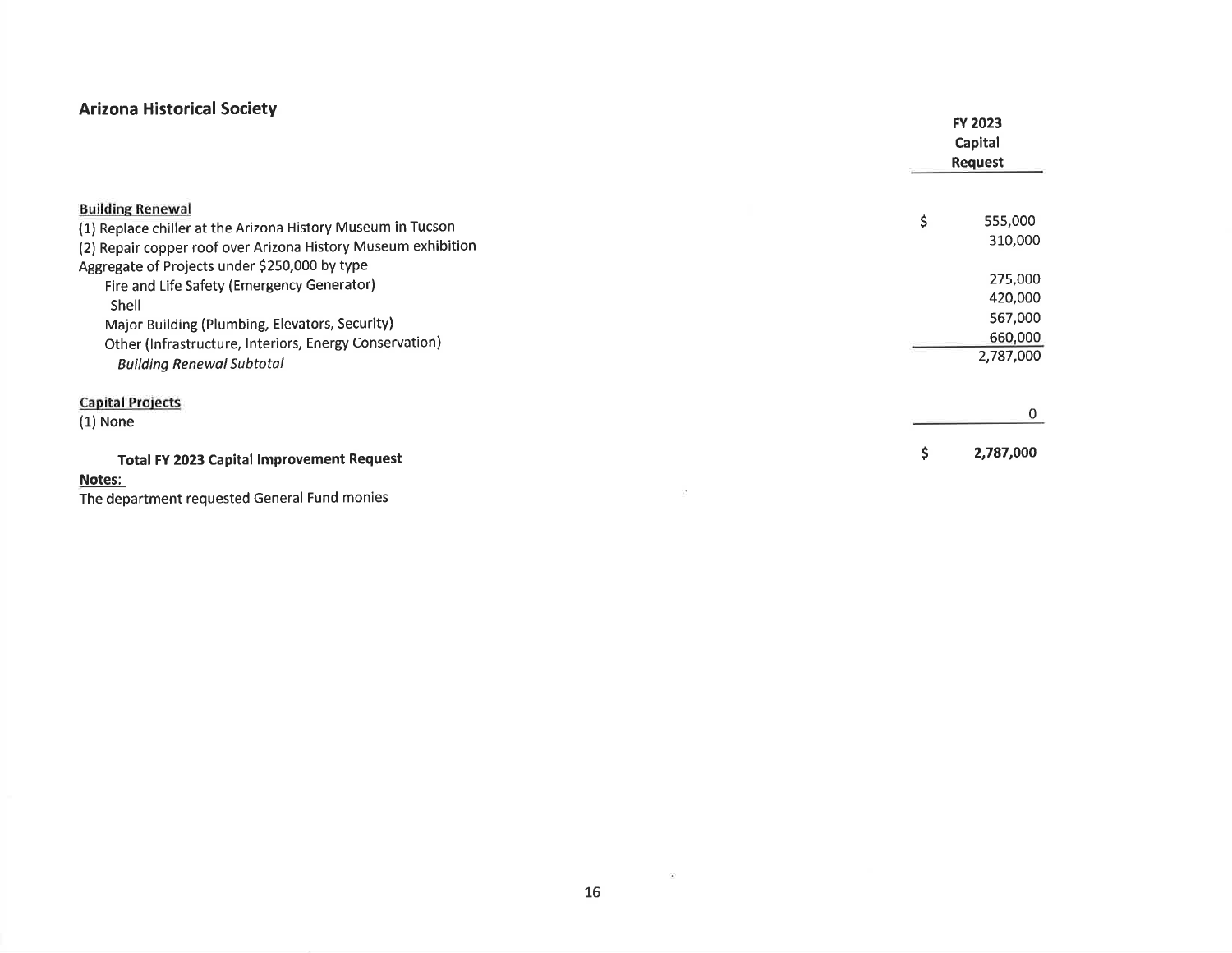## Prescott Historical Society

 $\sim 10^{-10}$  km s  $^{-1}$ 

|                                                                                                                                                                                                                                                                                 | <b>FY 2023</b>                                |
|---------------------------------------------------------------------------------------------------------------------------------------------------------------------------------------------------------------------------------------------------------------------------------|-----------------------------------------------|
|                                                                                                                                                                                                                                                                                 | Capital                                       |
|                                                                                                                                                                                                                                                                                 | <b>Request</b>                                |
| <b>Building Renewal</b><br>Aggregate of Projects under \$250,000 by type<br>Fire and Life Safety (Emergency Generator)<br>Shell<br>Major Building (Plumbing, Elevators, Security)<br>Other (Infrastructure, Interiors, Energy Conservation)<br><b>Building Renewal Subtotal</b> | \$<br>156,000<br>58,000<br>259,500<br>473,500 |
| <b>Capital Projects</b><br>(1) Gift Shop Expansion - Combining the admissions depot on the first floor and gift shop area on the second floor. This expansion<br>will add approximately 1,400 square feet to the building.                                                      | 400,000                                       |
| <b>Total FY 2023 Capital Improvement Request</b><br>Notes:                                                                                                                                                                                                                      | \$<br>873,500                                 |
| The department requested General Fund monies                                                                                                                                                                                                                                    |                                               |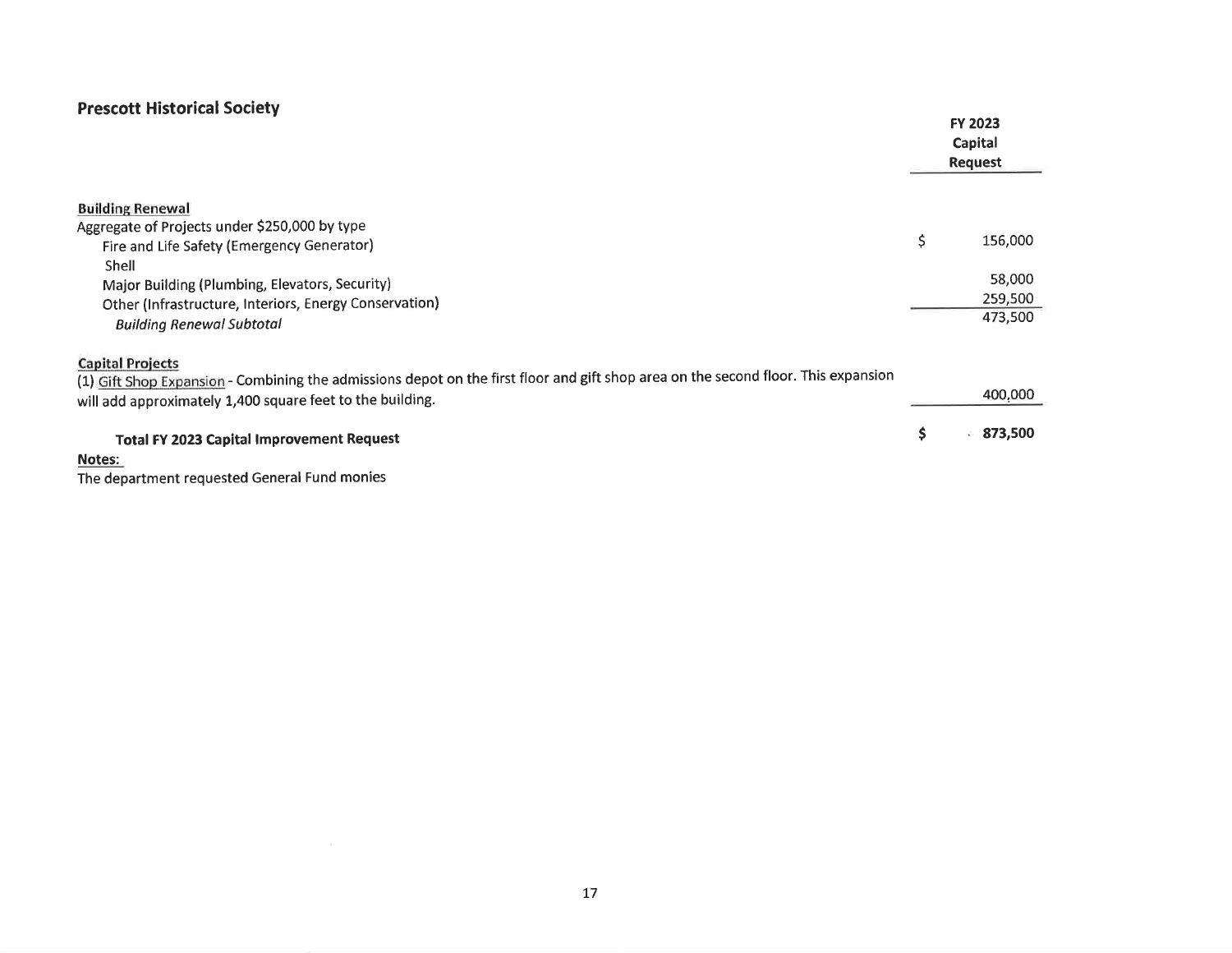#### Judiciary, Arizona Supreme Court

|                                                                                                                                                                                                                                                                                                               | <b>FY 2023</b><br>Capital<br>Request                      |
|---------------------------------------------------------------------------------------------------------------------------------------------------------------------------------------------------------------------------------------------------------------------------------------------------------------|-----------------------------------------------------------|
| <b>Building Renewal</b><br>(1) HVAC repairs to restore primary building air handlers<br>(2) Refurbish air handling units and upgrade environmental controls<br>(3) Continuing work on sewage system replacement<br>(4) Repair structural cracking in garage and stairwell<br><b>Building Renewal Subtotal</b> | 250,000<br>2,200,000<br>1,000,000<br>400,000<br>3,850,000 |
| <b>Capital Projects</b><br>$(1)$ None<br><b>Total FY 2023 Capital Improvement Request</b>                                                                                                                                                                                                                     | 3,850,000                                                 |

#### Notes:

All projects at Administrative Office of the Courts building at 1501 W Washington St The department did not specify fund source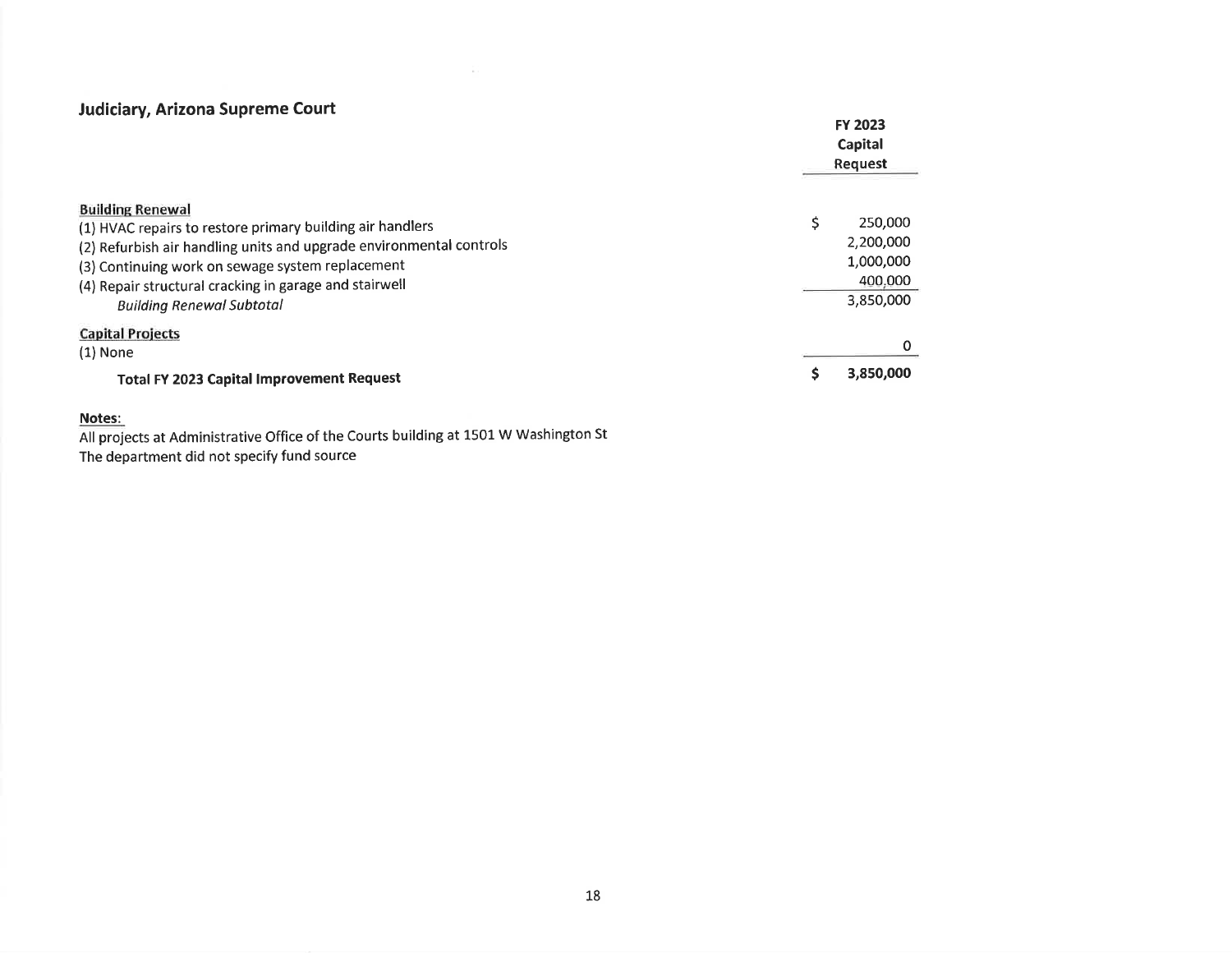## Department of Juvenile Corrections

| Department of Javenne corrections                                                                                                                                                                                                                     | <b>FY 2023</b><br>Capital<br><b>Request</b>     |
|-------------------------------------------------------------------------------------------------------------------------------------------------------------------------------------------------------------------------------------------------------|-------------------------------------------------|
| <b>Building Renewal</b><br>(1) Re-plumb water pipe access closets to code<br>(2) Install piping and pump for excess water to prevent flooding<br>(3) Replace lighting and fixtures in classroom and housing units<br><b>Building Renewal Subtotal</b> | Ś<br>400,000<br>250,000<br>450,000<br>1,100,000 |
| <b>Capital Projects</b><br>$(1)$ None<br><b>Total FY 2023 Capital Improvement Request</b>                                                                                                                                                             | 1,100,000                                       |

#### Notes:

DJC requested General Fund monies All building renewal projects are at Adobe Mountain facility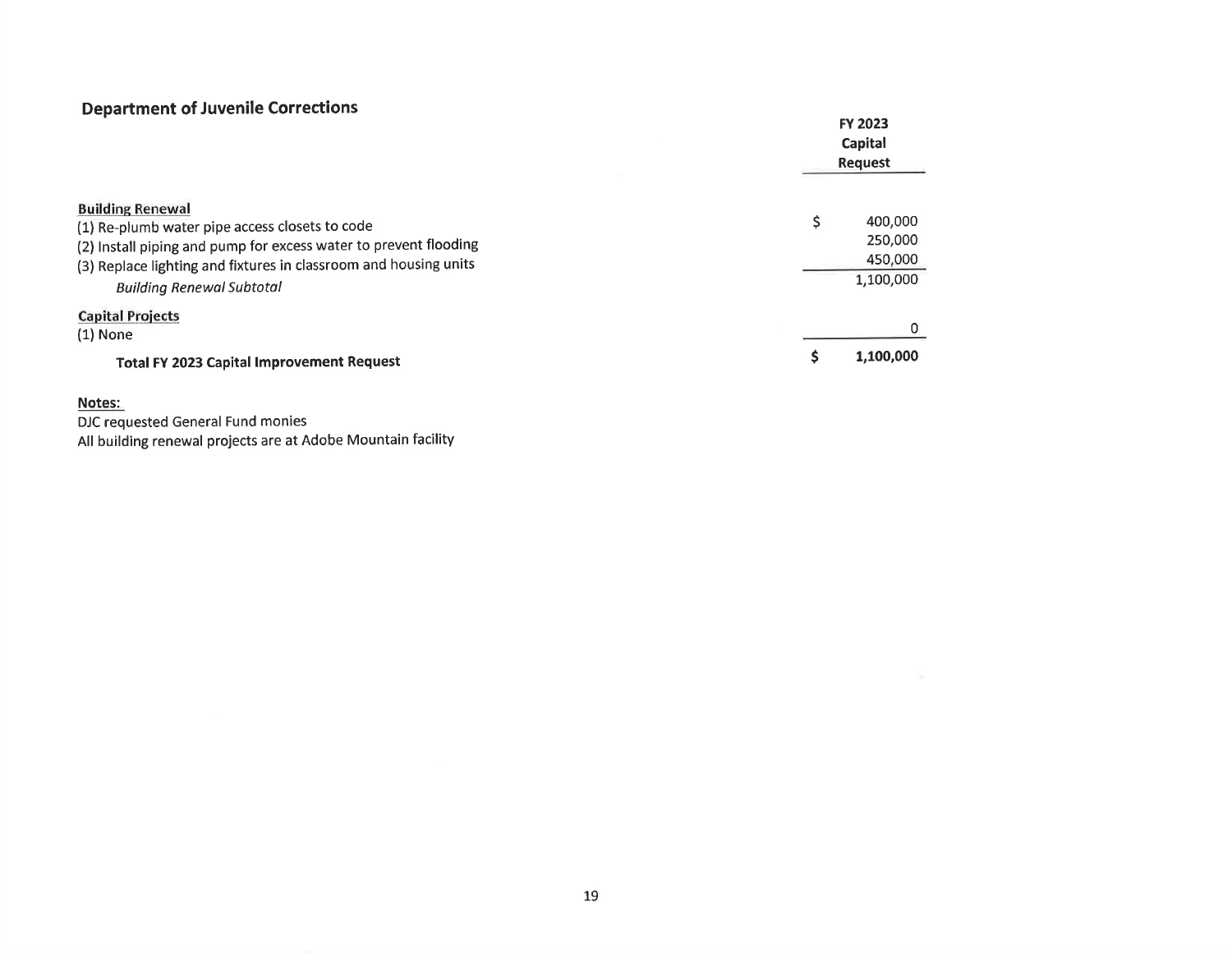## **Arizona Lottery Commission**

| <b>ATTESTIC ESTICITY COMMISSION</b>                                       | <b>FY 2022</b><br>Capital<br><b>Request</b> |
|---------------------------------------------------------------------------|---------------------------------------------|
| <b>Building Renewal</b>                                                   |                                             |
| Aggregate of Projects under \$250,000 by type                             |                                             |
| Fire and Life Safety                                                      | $\Omega$                                    |
| Major Building (HVAC, Elevators)                                          | 17,700                                      |
| Shell (Exterior Wall & Roofing)                                           | 92,400                                      |
| Other (Infrastructure, Parking Lots, Interiors, ADA, Energy Conservation) | 8,800                                       |
| <b>Building Renewal Subtotal</b>                                          | 118,900                                     |
| <b>Capital Projects</b>                                                   |                                             |
| $(1)$ None                                                                |                                             |
| <b>Total FY 2022 Capital Improvement Request</b>                          | 118,900<br>s                                |
| Notes:                                                                    |                                             |

The department requested funding from the State Lottery Fund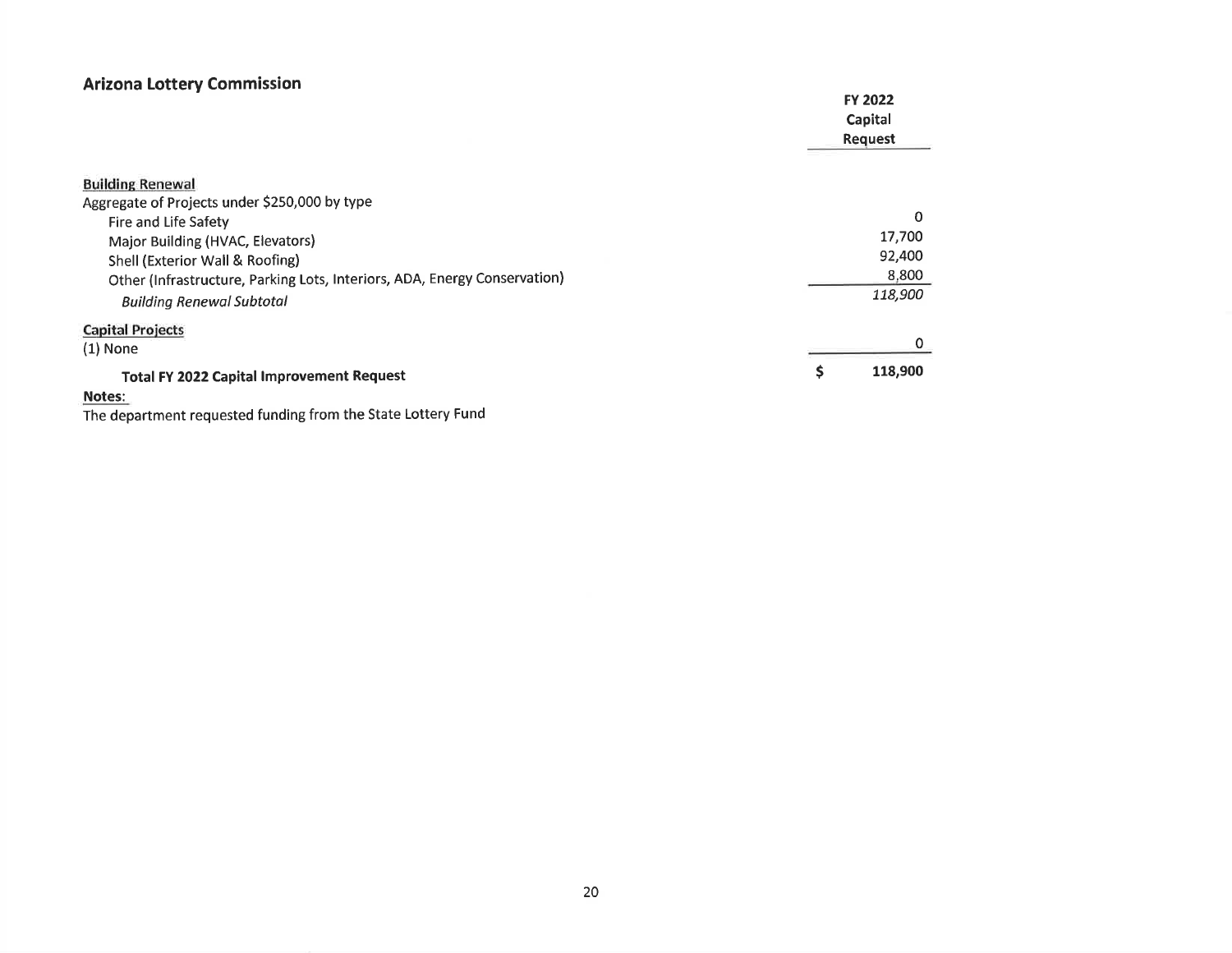| <b>State Parks Board</b>                                                                                                                                             |    | FY 2023<br>Capital<br><b>Request</b> |
|----------------------------------------------------------------------------------------------------------------------------------------------------------------------|----|--------------------------------------|
| <b>Building Renewal</b>                                                                                                                                              |    |                                      |
| (1) Did not list specific projects; agency typically given lump sum appropriation for general capital improvements.                                                  | Ŝ. | 2,448,200                            |
| <b>Capital Projects</b>                                                                                                                                              |    |                                      |
| (1) Yuma Territorial Prison SHP Restroom: complete construction of a new public restroom facility, as demand for                                                     |    | 550,000                              |
| public restrooms has increased at the park.                                                                                                                          |    | 400,000                              |
| (2) Dead Horse Ranch SP Restroom: refurbish an existing restroom and shower building. Currently, showers,<br>toilets, and sinks are all in one room at the facility. |    |                                      |
| (3) Statewide ADA Remediation: assess and address ADA compliance issues of all state parks                                                                           |    | 500,000                              |
|                                                                                                                                                                      |    | 1,200,000                            |
| (4) Buckskin Mountain SP Restrooms: replace two aging restrooms with two new restroom and shower buildings.                                                          |    |                                      |
| (5) Jerome SP Fire Suppression System: redevelop the fire suppression system to comply with new fire codes. The                                                      |    | 800,000                              |
| systems at Douglas Mansion and Carriage house are also currently not functional and will be replaced.                                                                |    |                                      |
| (6) Colorado River SP Restroom: construct a new public restroom facility, as visitors currently use the staff                                                        |    | 550,000                              |
| restroom due to the closure of the existing public restroom.                                                                                                         |    |                                      |
| (7) Construction Services Maintenance Building: install a pre-fabricated metal maintenance building at Catalina                                                      |    | 450,000                              |
| State Park so that construction services building is closer to where the services will be needed.                                                                    |    | 75,000                               |
| (8) Archery Ranges: install a 10-lane archery range at each of two different state parks, which will be selected                                                     |    |                                      |
| based on criteria such as public interest and available space.                                                                                                       |    | 4,525,000                            |
| Capital Projects Subtotal                                                                                                                                            |    |                                      |
| <b>Total FY 2023 Capital Improvement Request</b>                                                                                                                     | Ś. | 4,525,000                            |

All projects will be funded from the State Parks Revenue Fund (SPRF) Fund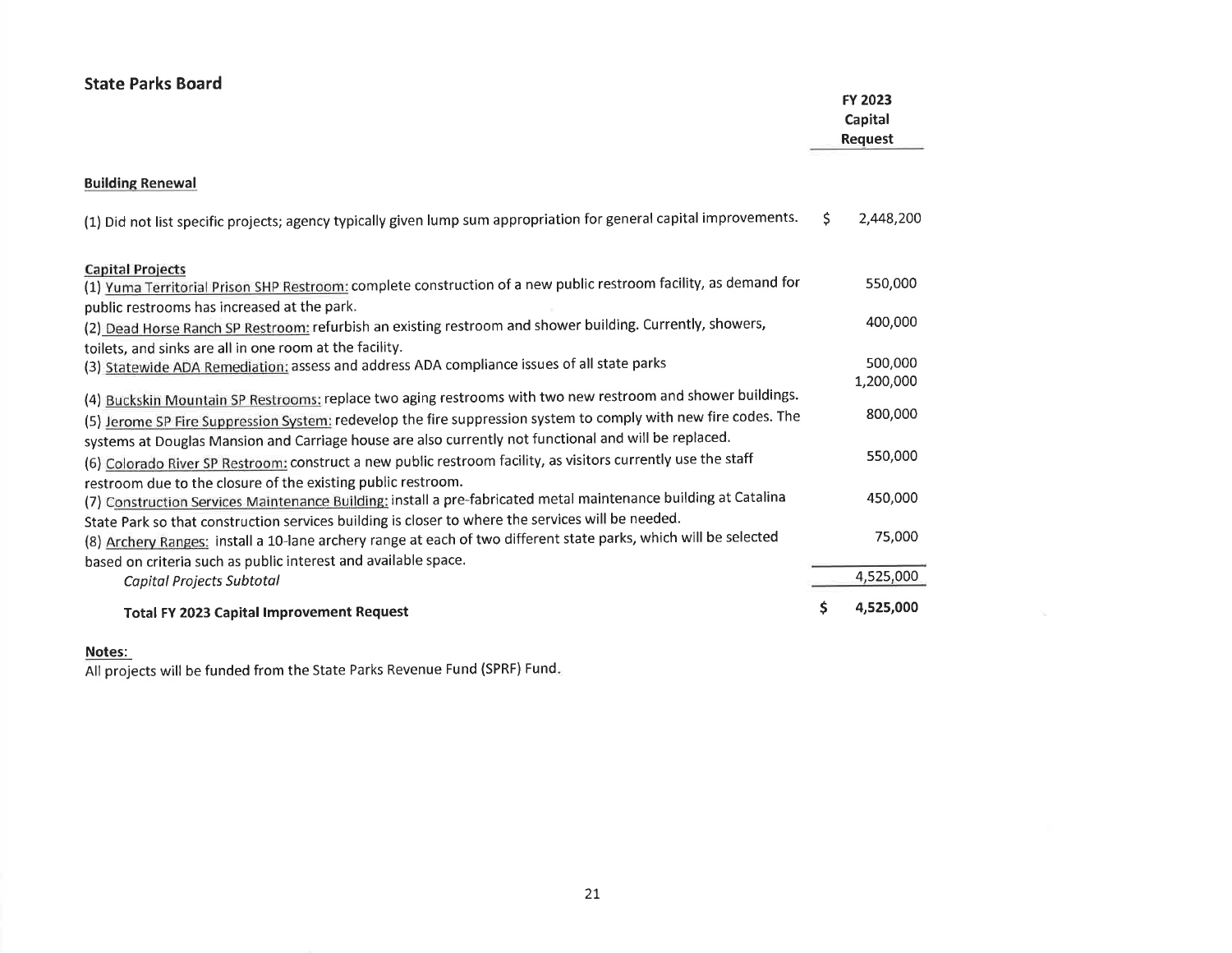## Pioneers' Home

|                                                                                                   | FY 2023<br>Capital<br><b>Request</b> |  |
|---------------------------------------------------------------------------------------------------|--------------------------------------|--|
| <b>Building Renewal</b><br>(1) Main campus and cemetery pavement reseal and speed bump additions. | \$<br>175,000                        |  |
| <b>Capital Projects</b><br>(1) Parking lot expansion                                              | 50,000                               |  |
| <b>Total FY 2023 Capital Improvement Request</b><br>Alberta College                               | \$<br>225,000                        |  |

#### Notes:

 $\left\langle \cdot \right\rangle$ 

The department requested funding from the Miners' Hospital Fund